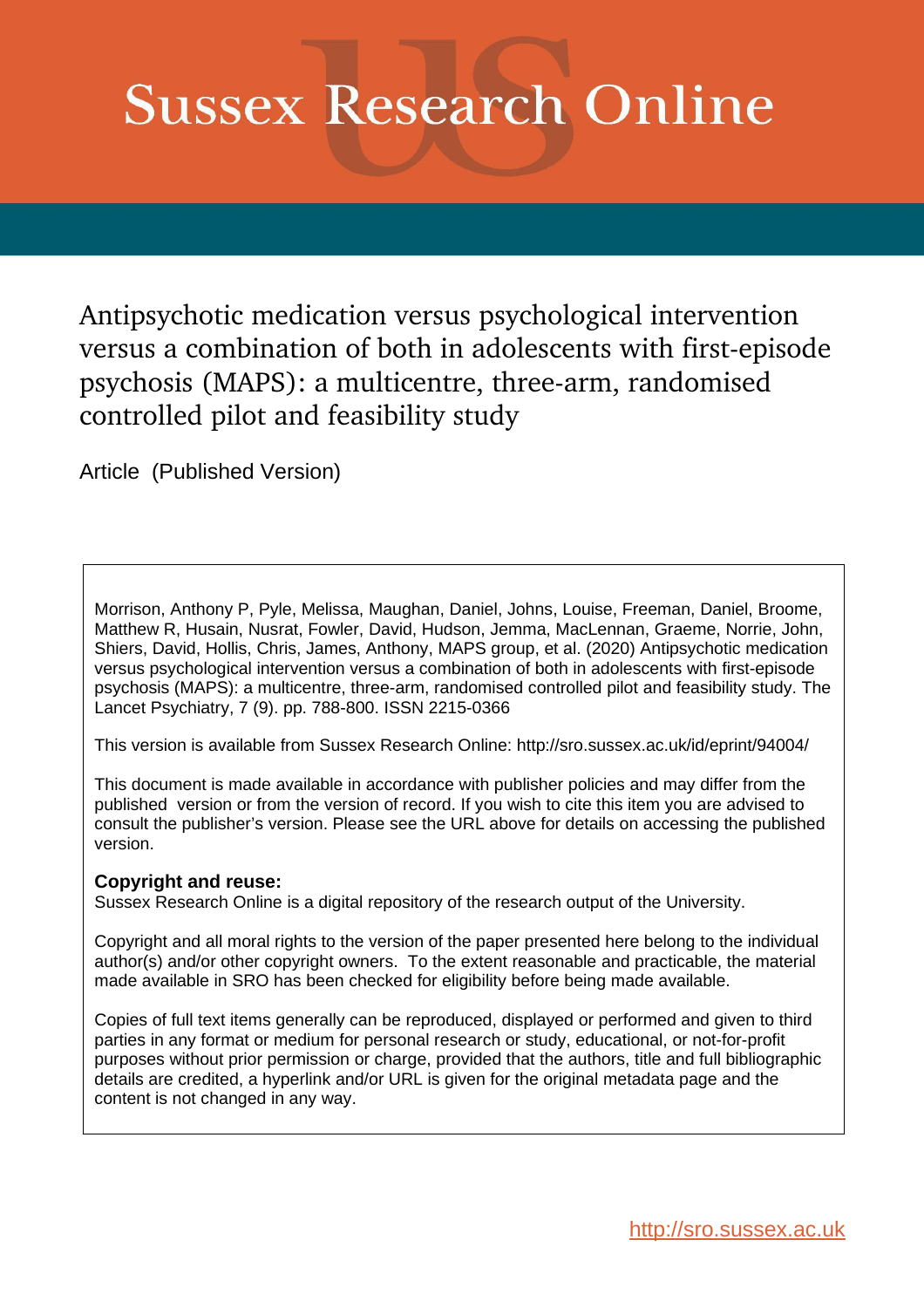

## **Antipsychotic medication versus psychological intervention versus a combination of both in adolescents with first-episode psychosis (MAPS): a multicentre, three-arm, randomised controlled pilot and feasibility study**



*Lancet Psychiatry* **2020; 7: 788–800**

Published **Online** July 7, 2020 https://doi.org/10.1016/ S2215-0366(20)30248-0 See **Comment** page 726

\*Other members listed at the end of the Article

**Psychosis Research Unit, Greater Manchester Mental Health National Health Service (NHS) Foundation Trust, Prestwich, UK** 

(Prof A P Morrison ClinPsyD, M Pyle PhD, D Shiers MBChB)**; Division of Psychology and Mental Health, University of Manchester, Zochonis Building, Manchester, UK** (Prof A P Morrison, M Pyle, Prof N Husain MD)**; Department of Psychiatry, Medical Sciences Division, University of Oxford, Warneford Hospital, Oxford, UK** (D Maughan MBChB, L Johns DClinPsy,

Prof D Freeman DClinPsy, Prof M R Broome MBChB, A James MB)**; Oxford Health NHS Foundation Trust, Warneford Hospital, Oxford, UK** (L Johns, Prof D Freeman, Prof M R Broome, A James)**; Institute for Mental Health and Centre for Human Brain Health, School of Psychology, University of Birmingham, Birmingham, UK** (Prof M R Broome)**; Birmingham Women's and Children's NHS Foundation Trust, Birmingham, UK** (Prof M R Broome)**; Early Intervention in Psychosis Service, Lancashire and South Cumbria NHS Foundation Trust, Chorley, UK** (Prof N Husain)**; Brighton and Sussex Medical School, University of Sussex, Brighton, UK** (Prof D Fowler MSc)**; Health** 

**Services Research Unit, University of Aberdeen, Health Sciences Building, Aberdeen,**  *Anthony P Morrison, Melissa Pyle, Daniel Maughan, Louise Johns, Daniel Freeman, Matthew R Broome, Nusrat Husain, David Fowler, Jemma Hudson, Graeme MacLennan, John Norrie, David Shiers, Chris Hollis, Anthony James, on behalf of the MAPS group\**

#### **Summary**

**Background Evidence for the effectiveness of treatments in early-onset psychosis is sparse. Current guidance for the treatment of early-onset psychosis is mostly extrapolated from trials in adult populations. The UK National Institute for Health and Care Excellence has recommended evaluation of the clinical effectiveness and cost-effectiveness of antipsychotic drugs versus psychological intervention (cognitive behavioural therapy [CBT] and family intervention) versus the combination of these treatments for early-onset psychosis. The aim of this study was to establish the feasibility of a randomised controlled trial of antipsychotic monotherapy, psychological intervention monotherapy, and antipsychotics plus psychological intervention in adolescents with first-episode psychosis.**

**Methods We did a multicentre pilot and feasibility trial according to a randomised, single-blind, three-arm, controlled design. We recruited participants from seven UK National Health Service Trust sites. Participants were aged 14–18 years; help-seeking; had presented with first-episode psychosis in the past year; were under the care of a psychiatrist; were showing current psychotic symptoms; and met ICD-10 criteria for schizophrenia, schizoaffective disorder, or delusional disorder, or met the entry criteria for an early intervention for psychosis service. Participants were assigned (1:1:1) to antipsychotics, psychological intervention (CBT with optional family intervention), or antipsychotics plus psychological intervention. Randomisation was via a web-based randomisation system, with permuted blocks of random size, stratified by centre and family contact. CBT incorporated up to 26 sessions over 6 months plus up to four booster sessions, and family intervention incorporated up to six sessions over 6 months. Choice and dose of antipsychotic were at the discretion of the treating consultant psychiatrist. Participants were followed up for a maximum of 12 months. The primary outcome was feasibility (ie, data on trial referral and recruitment, session attendance or medication adherence, retention, and treatment acceptability) and the proposed primary efficacy outcome was total score on the Positive and Negative Syndrome Scale (PANSS) at 6 months. Primary outcomes were analysed by intention to treat. Safety outcomes were reported according to as-treated status, for all patients who had received at least one session of CBT or family intervention, or at least one dose of antipsychotics. The study was prospectively registered with ISRCTN, ISRCTN80567433.**

**Findings Of 101 patients referred to the study, 61 patients (mean age 16·3 years [SD 1·3]) were recruited from April 10, 2017, to Oct 31, 2018, 18 of whom were randomly assigned to psychological intervention, 22 to antipsychotics, and 21 to antipsychotics plus psychological intervention. The trial recruitment rate was 68% of our target sample size of 90 participants. The study had a low referral to recruitment ratio (around 2:1), a high rate of retention (51 [84%] participants retained at the 6-month primary endpoint), a high rate of adherence to psychological intervention (defined as six or more sessions of CBT; in 32 [82%] of 39 participants in the monotherapy and combined groups), and a moderate rate of adherence to antipsychotic medication (defined as at least 6 consecutive weeks of exposure to antipsychotics; in 28 [65%] of 43 participants in the monotherapy and combined groups). Mean scores for PANSS total at the 6-month primary endpoint were 68·6 (SD 17·3) for antipsychotic monotherapy (6·2 points lower than at randomisation), 59·8 (13·7) for psychological intervention (13·1 points lower than at randomisation), and 62·0 (15·9) for antipsychotics plus psychological intervention (13·9 points lower than at randomisation). A good clinical response at 6 months (defined as ≥50% improvement in PANSS total score) was achieved in four (22%) of 18 patients receiving antipsychotic monotherapy, five (31%) of 16 receiving psychological intervention, and five (29%) of 17 receiving antipsychotics plus psychological intervention. In as-treated groups, serious adverse events occurred in eight [35%] of 23 patients in the combined group, two [13%] of 15 in the antipsychotics group, four [24%] of 17 in the psychological intervention group, and four [80%] of five who did not receive any treatment. No serious adverse events were considered to be related to participation in the trial.**

**Interpretation This trial is the first to show that a head-to-head clinical trial comparing psychological intervention, antipsychotics, and their combination is safe in young people with first-episode psychosis. However, the feasibility of**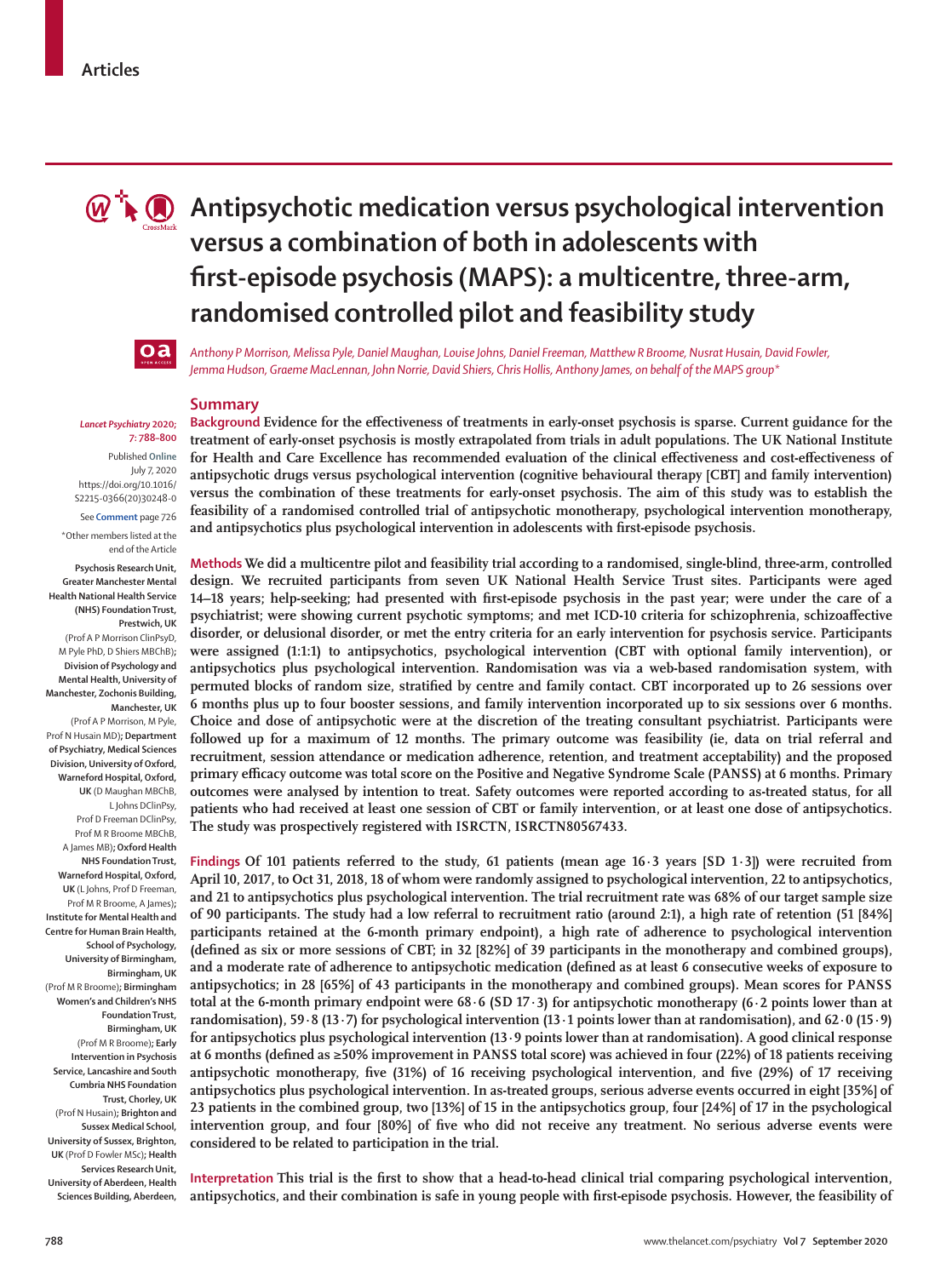**a** larger trial is unclear because of site-specific recruitment challenges, and amendments to trial design would be  $\,$  uk (J Hudson MSc); The Centre **needed for an adequately powered clinical and cost-effectiveness trial that provides robust evidence.**

**Funding National Institute for Health Research.**

**Copyright © 2020 The Author(s). Published by Elsevier Ltd. This is an Open Access article under the CC BY-NC-ND 4.0 license.**

#### **Introduction**

Early-onset psychosis refers to the development of a first episode of psychosis before the age of 18 years, with estimates in the UK suggesting an incidence rate of 5·9 per 100000 people.1 Adolescence is a period of substantial change in biological, social, and psychological development, and those with early-onset psychosis face additional challenges. Compared with psychosis in adults, the long-term prognosis of early-onset psychosis can be poor, particularly in relation to functional outcomes, worse overall outcomes, and greater numbers of hospitalisations and relapses.2 The risk of poor longterm outcomes appears to be increased by premorbid difficulties, a long duration of untreated psychosis, and severe symptoms at baseline assessment.3 The risk of suicidal behaviour has been shown to be greater in young

people with psychosis than in those with other mental health problems.4 In addition to personal costs, earlyonset psychosis also accounts for a considerable proportion of inpatient admissions and economic costs.<sup>5</sup>

In 2015, a systematic literature review indicated that for young people with psychosis the mainstay of treatment is antipsychotic drugs.<sup>6</sup> However, the evidence base for the effectiveness of antipsychotics in earlyonset psychosis is sparse compared with in adult psychosis. Although a previous meta-analysis indicated that antipsychotics have a small but significant benefit over placebo treatment on total, positive, and negative symptoms (Positive and Negative Syndrome Scale [PANSS]), social functioning, and a significant effect on improvement in global state (Clinical Global Impression Scale), this evidence comes from a small number of **for Healthcare Randomised Trials, Health Services Research Unit, University of Aberdeen, Aberdeen, UK** (Prof G MacLennan MSc)**; Edinburgh Clinical Trials Unit, University of Edinburgh Medical School, Edinburgh, UK** (Prof J Norrie MSc)**; and National Institute for Health Research (NIHR) MindTech MedTech Co-operative and NIHR Nottingham Biomedical Research Centre, Division of Psychiatry and Applied Psychology, Institute of Mental Health, University of Nottingham, Nottingham, UK** (Prof C Hollis MBBS)

Correspondence to: Prof Anthony P Morrison, Division of Psychology and Mental Health, University of Manchester, Zochonis Building, Manchester M13 QPL, LIK **anthony.p.morrison@ manchester.ac.uk**

#### **Research in context**

#### **Evidence before this study**

We searched PubMed for articles published from database inception up to Dec 10, 2019, with the terms "schizophrenia", "psychosis", "psychological therapy", "psychosocial intervention", "CBT", "family intervention", "antipsychotic", "neuroleptic", "child\*", "adolescent", "young person", and "first episode psychosis", without language restrictions. One systematic review identified seven placebo-controlled trials of antipsychotic medication for young people with psychosis (aged <18 years), and the subsequent meta-analysis indicated small but significant effects of antipsychotics on psychotic symptoms and a moderate and significant adverse effect on weight gain. We identified no trials of psychological intervention in a population strictly younger than 18 years. A systematic review and network meta-analysis of antipsychotics identified 28 randomised controlled trials (RCTs) of antipsychotics for children or adolescents (aged 7–18 years) with psychosis. Results of the pairwise meta-analyses indicated a benefit of a number of antipsychotics over placebo treatment for overall psychotic symptoms, and the network meta-analysis indicated that clozapine was superior to all other antipsychotics for total, positive, and negative symptoms. However, network meta-analysis relies on the use of indirect as well as direct evidence, and, with regard to clozapine, only two studies were available that directly compared clozapine to another antipsychotic. Since publication of these systematic reviews, two further trials of antipsychotics and one feasibility RCT of psychological intervention in young populations (<18 years) have been published. No head-to-head trials have compared

the clinical or cost-effectiveness of pharmacological, psychological, and combined pharmacological and psychological treatment in adolescents with psychosis.

#### **Added value of this study**

The present trial showed that a methodologically rigorous clinical trial that randomly assigns young people with psychosis to psychological treatment, pharmacological treatment, or their combination, is possible. Our study suggests that antipsychotic medication, psychological intervention (cognitive behavioural therapy plus family intervention), and a combination of the two are acceptable, safe, and helpful treatments for young people with first-episode psychosis, with all three treatments seeming to provide benefit in terms of symptoms (Positive and Negative Syndrome Scale total score) and recovery (Questionnaire about the Process of Recovery total). No findings suggested that psychological interventions in the absence of antipsychotic medication were detrimental.

#### **Implications of all the available evidence**

An adequately powered efficacy and effectiveness trial is now required. Such a trial could test hypotheses regarding superiority (eg, combined treatment being superior to monotherapies for effectiveness) and non-inferiority (eg, between monotherapies). Our preliminary findings appear consistent with current UK National Institute for Health and Care Excellence guidelines (CG155) that recommend informed choices and shared decision making regarding treatment options for early-onset psychosis on the basis of cost-benefit profiles.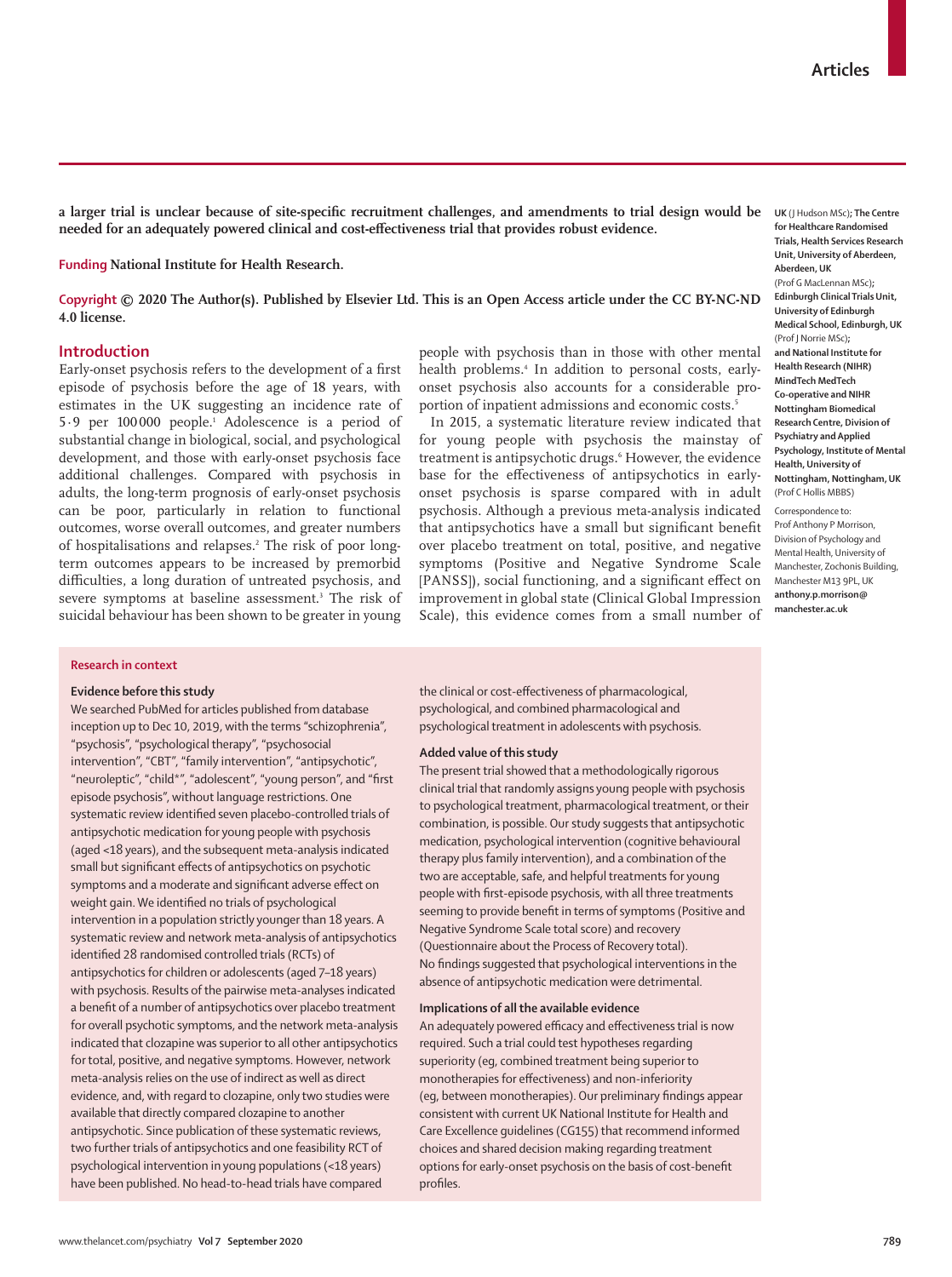For the **trial protocol** see https:// www.journalslibrary.nihr.ac.uk/ programmes/hta/153104/#/ See **Online** for appendix

low-quality studies and the placebo groups also showed improvement, on average, to a clinically significant extent in psychiatric symptoms.6 Additionally, concern has been expressed over the increased risk of adverse metabolic side-effects of antipsychotics in young people, with weight gain being particularly problematic.<sup>7,8</sup>

With regard to psychological interventions for psychosis, a systematic review of the literature found no studies of either cognitive behavioural therapy (CBT) or family intervention in people younger than 18 years.' Eight lowquality studies of CBT and family intervention in people younger than 25 years showed a small but significant effect of combination therapy with CBT and family intervention on the number of days to relapse.6 Since 2015, when Stafford and colleagues<sup>6</sup> did their systematic review search, one small (n=30), non-randomised feasibility study of CBT versus family intervention versus treatment as usual has been done in a psychosis population younger than 18 years, which showed the feasibility of recruiting people with early-onset psychosis to a trial comparing psychological interventions.9

At present, the evidence for the effectiveness of treatments for early-onset psychosis is scarce and treatment recommendations of the UK National Institute for Health and Care Excellence (NICE) for psychological interventions (clinical guideline  $CG155)$ <sup>10</sup> are extrapolated from the larger adult psychosis evidence base, which was considered sufficiently strong to make the current recommendations of antipsychotics, CBT, and family intervention. The paucity of evidence specific to young people is recognised in the NICE clinical guideline CG155, on psychosis and schizophrenia management in children and young people, and led to a research recommendation for an evaluation of the clinical effectiveness and cost-effectiveness of antipsychotics versus psychological intervention versus a combination of both in adolescents with early-onset psychosis.10 To inform a definitive trial, in the present study we investigated the feasibility of a randomised controlled trial of antipsychotic monotherapy, psychological intervention monotherapy, and antipsychotics plus psychological intervention in adolescents with first-episode psychosis.

#### **Methods**

#### **Study design**

We did a multicentre pilot and feasibility trial according to a randomised, single-blind, three-arm, controlled design, recruiting individuals at UK National Health Service (NHS) Trusts located at seven sites (Birmingham, Greater Manchester, Lancashire, Oxfordshire and Buckinghamshire, Northumberland Tyne and Wear, Norfolk and Suffolk, and Sussex). This trial, named the Managing Adolescent first episode Psychosis: a feasibility Study (MAPS), was approved by the North West– Greater Manchester East Research Ethics Committee on Feb 6, 2017 (reference 16/NW/0893). The protocol, approved by an independent data monitoring committee and independent trial steering committee, is available [online](https://www.journalslibrary.nihr.ac.uk/programmes/hta/153104/#/) and provided in the appendix (p 29). Six substantial protocol amendments were submitted to and approved by the research ethics committee, which are described in full in the appendix (pp 5–7).

#### **Participants**

Eligible participants were aged 14–18 years; help-seeking; presented with first-episode psychosis (defined as being within 1 year of presentation to mental health services with psychosis symptoms); under the care of a psychiatrist within an Early Intervention in Psychosis (EIP) service or Child and Adolescent Mental Health Service (CAMHS); symptomatic at the time of randomisation (baseline), defined by a score of 4 or higher on the PANSS delusions or hallucinations subscales for at least 7 consecutive days; and met either the ICD-10 criteria for schizophrenia, schizoaffective disorder, or delusional disorder, or the entry criteria for an EIP service for first-episode psychosis at baseline. All participants had to have the capacity to provide informed, written consent to enter the trial. Participants aged 14–15 years also needed to have a parent or guardian willing to provide initial written consent for the research team to contact their child.

Individuals who met any of the following criteria were excluded: receipt of antipsychotics or structured psychological intervention within the past 3 months; non-English speaking; scored 5 or higher on the PANSS conceptual disorganisation item (to maximise the likelihood that those allocated to talking therapies would be able to engage in conversation with the therapist); were deemed an immediate risk to themselves or others by their psychiatrist or care coordinator; diagnoses of moderate-to-severe learning disabilities, ICD-10 organic psychosis, or primary alcohol or substance dependence.

Participants were referred to the study by mental health staff (primarily psychiatrists and care coordinators) within EIP or CAMHS teams across the seven sites. Research assistants completed baseline assessments including the PANSS to determine eligibility. Assessments generally took place within participants' homes, schools or colleges, or within clinical services. All baseline PANSS assessments were reviewed by a qualified clinician working on the trial to confirm eligibility before randomisation.

All participants provided written informed consent before their participation in the trial.

#### **Randomisation and masking**

Participants were randomly allocated in a 1:1:1 ratio to receive either antipsychotic medication, psychological intervention, which comprised CBT plus optional family intervention at the participant's discretion, or a combination of both antipsychotics and psychological intervention. Research assistants randomly assigned participants using a secure web-based randomisation system developed by the University of Aberdeen Centre for Healthcare Randomised Trials (CHaRT; Aberdeen,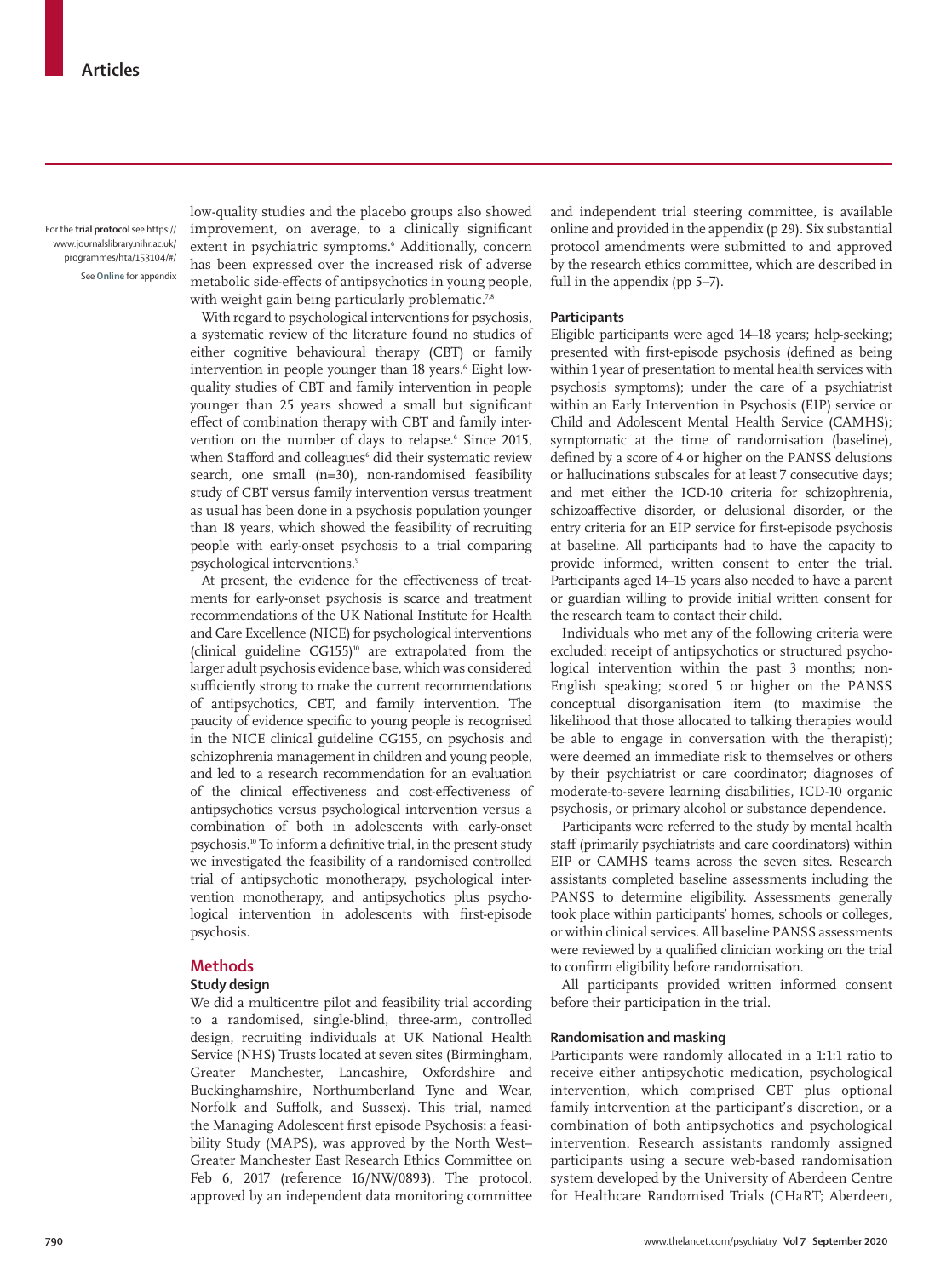UK), a UK Clinical Research Collaboration clinical trials unit. Randomisation was done in permuted blocks of random size, stratified by centre and family contact (to account for participants allocated to receive psychological intervention who did not have regular family contact). Randomisation was independent and concealed at the individual level, with outcome assessors masked to treatment. The trial manager (MP), chief investigator (APM), therapists, and administrator were informed of participants' allocations by email. Participants and their care teams received their allocation details via letter, and participants and psychiatrists were offered telephone calls to provide further details. A standard operating procedure for allocation concealment, reviewed and approved by the data monitoring and trial steering committees, was provided to all research staff, which highlighted the importance of allocation concealment and outlined potential sources of non-adherence to masking, and methods to maintain masking, including arrangements for separate offices and telephone numbers for research assistants and therapists and verbal reminders to participants, family members, and care team clinicians about the importance of masking. All research staff were required to sign a declaration to confirm that they would abide by the standard operating procedure while working on the trial. Breaks in allocation concealment were reported to the trial manager and chief investigator, with learning points disseminated to the study team, and to the independent data monitoring and independent trial steering committees for monitoring.

#### **Procedures**

Participants allocated to receive psychological intervention were offered up to 26 h of individual CBT and up to six optional sessions of family intervention (plus regular communication with family members following CBT sessions for individuals who consented to the sharing of information) by appropriately trained therapists over a 6-month treatment period, and up to 4 booster sessions of CBT following the treatment period. CBT sessions were typically once a week and family intervention once a month, and were generally delivered by the same therapist. Both interventions were informed by an integrative cognitive model.11 In the initial phase of CBT, patients and therapists collaboratively identified problems and agreed on goals to work on in CBT and an individualised maintenance formulation was developed. Subsequent phases focused on change strategies with interventions described in a published manual,<sup>12</sup> historical formulations (ie, factors leading to the development of first-episode psychosis), and a final consolidation phase focusing on relapse prevention. Family intervention was based on the behavioural family therapy approach.<sup>13</sup> After an initial session involving assessment, formulation sharing, and agreeing goals and problems to be worked on, family intervention involved aspects such as psychoeducational work, provision of normalising information and recovery-oriented information, problem solving, and relapse prevention planning. Therapy session records were completed by therapists throughout the delivery of psychological interventions, and therapists received supervision once a week from two MAPS group members (APM and SB). Audio-recorded CBT sessions, taped with the patient's consent, were rated regularly via rotational sampling of tapes with the Cognitive Therapy Scale–Revised (by APM and SB) to ensure fidelity to the protocol.

For participants allocated to receive drug intervention, antipsychotics were prescribed by the treating psychiatrist in their care team. Psychiatrists were asked to prescribe in line with NICE guideline CG155. They were encouraged to commence treatment as soon as possible following randomisation and to maintain treatment for at least 3 months, but preferably for 6 months or longer. Psychiatrists made decisions about the type and dose of antipsychotic consistent with their usual practice, and could change antipsychotic and dose as clinically required in response to monitoring of efficacy and adverse effects. The psychiatrists within the MAPS team (DM, MRB, NH, AJ, PMH, RW, RU, and FP) were available by phone or email to discuss antipsychotic prescribing with the participant's psychiatrist.

Participants allocated to receive antipsychotics plus psychological intervention were offered all treatments as described for the monotherapy groups. All participants in the trial were able to receive any other concomitant therapies throughout the trial including mental health medications (this could include antipsychotics in the psychological intervention group), and psychological therapies (this could include CBT or family intervention in the antipsychotics group). We collected data on concomitant therapies via self-report and medical record screening at follow-up visits at 3 months, 6 months, and 12 months.

To address concerns about the safety of withholding antipsychotic medication to participants in the psychological intervention monotherapy arm, at 3 months after the start of intervention we assessed for any deterioration in rescaled PANSS total scores from the baseline assessment at randomisation. Any participant allocated to receive monotherapy (ie, antipsychotics only or psychological intervention only) with an increase of more than 12·5% in PANSS, selected as a conservative threshold to prioritise safety, was offered the combination therapy, as were any with a compulsory hospital admission and those deemed to be an immediate suicide risk. Such patients remained as participants in the trial and took part in follow-up assessments.

#### **Outcomes**

As MAPS is a feasibility study, our primary outcomes were trial referral and recruitment rates, participant attendance at CBT sessions, medication adherence, acceptability of treatments (determined by assessing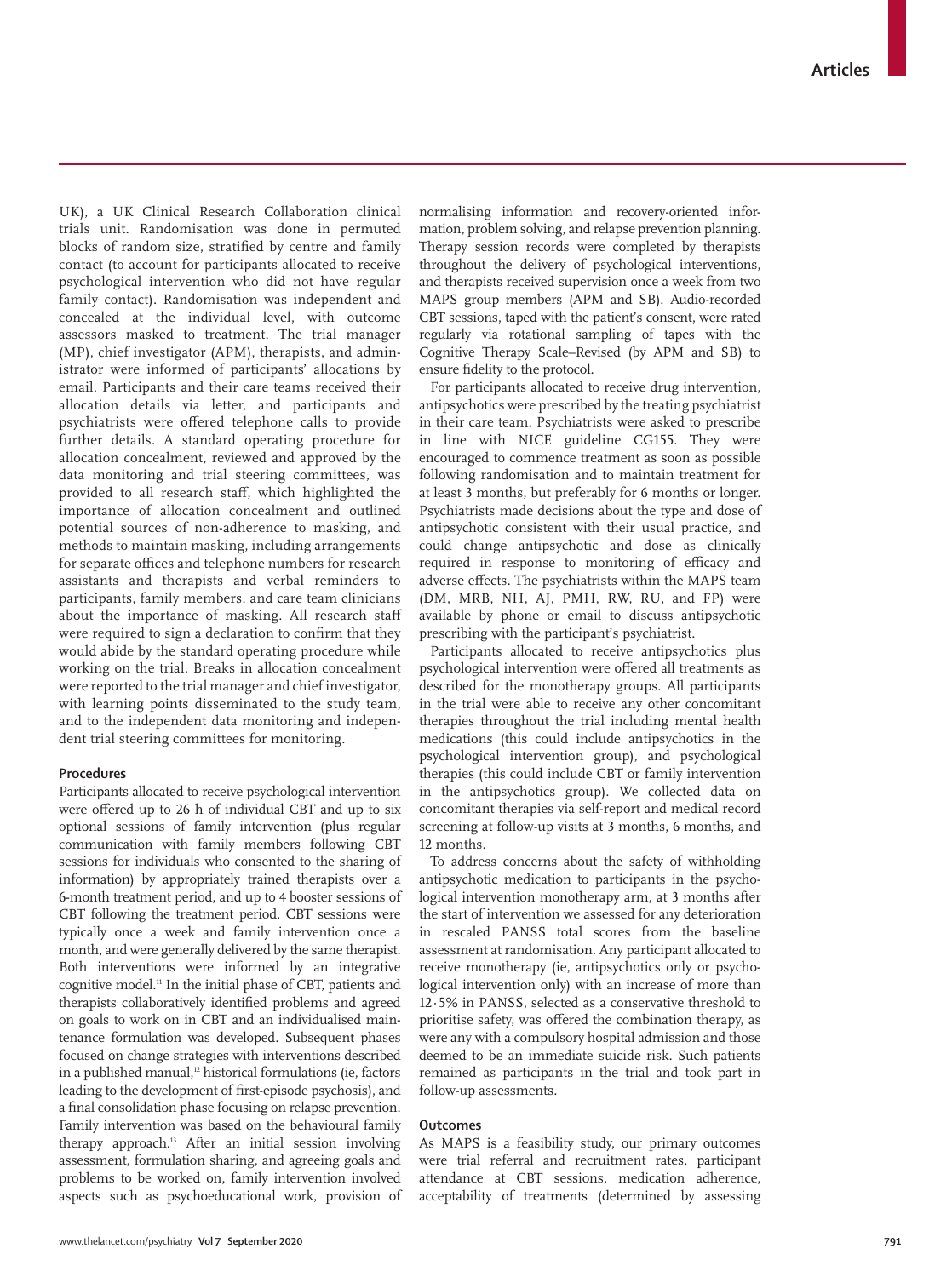discontinuation rates, and by a nested qualitative study of participants being published in parallel<sup>14</sup>) and completion of follow-up appointments including PANSS interviews. To determine the feasibility of progression to a definitive trial, we applied a three-stage progression criteria relating to recruitment, retention to follow-up at the primary endpoint (6 months), and adherence to psychological intervention and to antipsychotics. The progression criteria were agreed with our independent trial steering committee, independent data monitoring committee, and funder. The specific progression criteria for each outcome were: recruitment of at least 80% of the planned population (green zone for progression), recruitment within 60–79% of the planned population (amber), or recruitment less than 60% of the planned population (red); retention of participants within the study with baseline and outcome assessments at the primary endpoint (6 months, end of treatment) with at least 80% having completed a PANSS interview (green), 60–79% having completed a PANSS interview (amber), or less than 60% having completed a PANSS interview (red); satisfactory delivery of adherent therapy to at least 80% of groups receiving psychological intervention (green), 60–79% of groups receiving psychological intervention (amber), or less than 60% of groups receiving psychological intervention (red); and satisfactory delivery of antipsychotic medication to at least 80% of groups receiving antipsychotics (green), 60–79% of groups receiving antipsychotics (amber), or less than 60% of groups receiving antipsychotics (red). Satisfactory delivery of adherent psychological therapy was operationalised as attending six or more sessions of CBT. Satisfactory delivery of adherent antipsychotic medication was operationalised as any exposure to antipsychotics for at least 6 consecutive weeks (this could include a dose lower than the British National Formulary lower limits given this is a frequent clinical practice for people of this age, and the drugs are licensed for adults). As a further feasibility assessment, we intended to assess the proportion of eligible people whom clinicians were willing to refer, but we were unable to capture these data systematically.

We collected data on a number of secondary outcomes to assess their acceptability and usefulness for inclusion in a definitive trial. Secondary outcome measures were collected at baseline and at the follow-up visits at 3 months, 6 months, and 12 months. We designed a variable length follow-up. Participants recruited in the first 16 months were followed-up for the full 12 months, and those recruited thereafter were offered assessments up to the end of treatment (6 months). Our prespecified proposed primary outcome measure for a definitive trial was total score on PANSS—a 30-item rating scale designed to assess psychopathology in people with a diagnosis of schizophrenia<sup>15</sup>—with an endpoint of 6 months. We assessed difference in PANSS from baseline, and categorised improvement according to 25% (minimal improvement), 50% (good clinical response), and 75% thresholds at each follow-up visit. Thresholds were selected and defined for the purposes of our study on the basis of previous recommendations regarding reporting of PANSS assessments.16 We also assessed social and educational or occupational functioning (First Episode Social Functioning Scale), subjective recovery (Questionnaire about the Process of Recovery [QPR]), dimensions of paranoia, hallucinations, cognitive disorganisation, grandiosity, and anhedonia (Specific Psychotic Experiences Questionnaire), anxiety and depression (Hospital Anxiety and Depression Scale), and alcohol and drug use (Alcohol Use Disorder Identification Test and Drug Abuse Screening Test). At baseline, we measured diagnostic symptoms for autism spectrum conditions using the NICE-recommended 10-item version of the Autism Spectrum Quotient. Health economics data were measured with an economic patient questionnaire adapted from our previous study, $\theta$  to assess NHS resource use, and the EuroQol five-dimension, five-level scale health status questionnaire. Further details regarding secondary outcomes are provided in the appendix (pp 2–3, 42–44).

At each follow-up visit, we also measured nonneurological adverse effects with the Antipsychotic Nonneurological Side-Effects Rating Scale<sup>18</sup> and completed a cardiovascular screening comprising height, weight, blood pressure, waist circumference, and blood tests (total cholesterol, low-density lipoproteins, high-density lipoproteins, triglycerides, prolactin concentrations, glycated haemoglobin concentrations, and fasting plasma glucose). We recorded all serious adverse events and adverse events, including potential adverse effects of trial participation and deteriorations in PANSS score according to 12·5%, 25%, and 50% thresholds. Medical records were screened for details of adverse events at follow-up by a member of the research team who was not masked to allocation at each site, and self-reported adverse events were noted at follow-up or by therapists to the chief investigator and trial manager. Potential adverse effects associated with psychological intervention were monitored via a self-report measure developed in our previous trial (appendix pp  $23-24$ ).<sup>17</sup> Full definitions of adverse events are provided in the appendix (p 2).

Diagnosis and antipsychotic prescribing were recorded via review of medical record case notes. The type, dose, and duration of each antipsychotic prescribed were recorded for each participant for the full 12-month trial period (or for 6 months for those recruited during the second stage of the variable follow-up).

#### **Statistical analysis**

A proposed sample size of 90 participants (30 per treatment arm) was considered sufficient to gain reliable information to inform sample size estimates for a larger trial<sup>19</sup> and feasibility information about trial procedures. We did not do a formal power calculation to detect treatment differences, given that the focus of analysis was not hypothesis testing. The analysis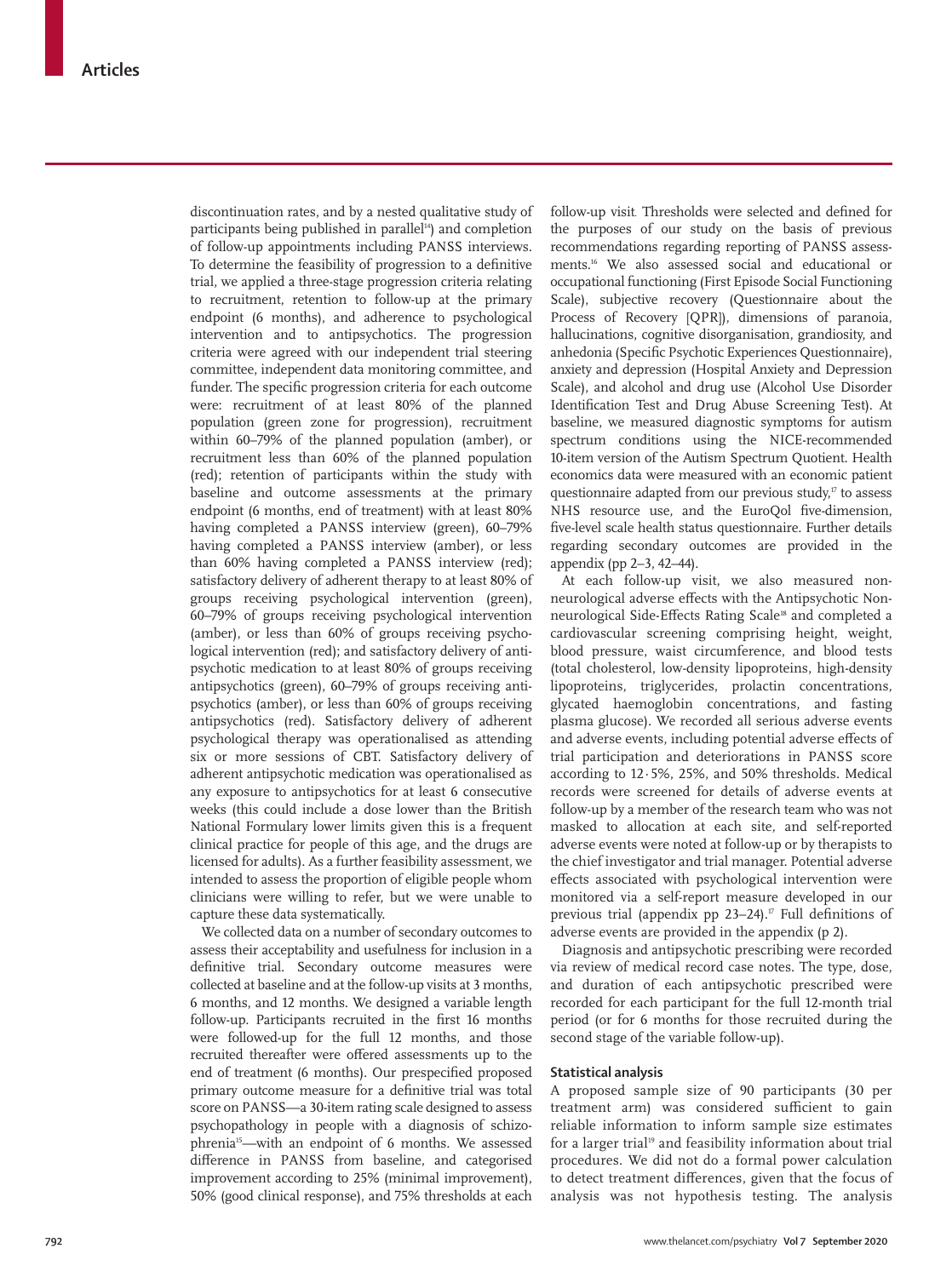followed a prespecified [statistical analysis plan](https://www.abdn.ac.uk/hsru/what-we-do/trials-unit/statistical-analysis-plans-611.php) agreed by the chief investigator and the data monitoring committee. All main analyses were according to the intention-to-treat principle and done at the participant level. Safety and unwanted effects were analysed on the basis of treatment received (as-treated) rather than asrandomised, with psychological intervention defined as any session of CBT or family intervention from the trial therapist and antipsychotic treatment defined as any dose of an antipsychotic prescribed by the participant's psychiatrist. We summarised progression criteria using descriptive statistics, regarding the number of participants referred, the number of eligible referrals the number of consenting individuals and recruited individuals to each group, drop-out from the allocated intervention; withdrawal of consent, and absence of follow-up outcome data. We also report descriptive statistics for the components of psychological intervention received, including number of sessions and milestones achieved, and completion of betweensession tasks. Additionally, we calculated the proportion of participants who received the allocated intervention versus the proportion that did not, and the proportion who moved to the combined arm due to deterioration. A repeated-measures analysis was done of the proposed primary outcome (total PANSS score) and the secondary outcome of subjective recovery (QPR; prioritised to assess recovery defined by service users), with a mixedeffects model to account for the discrete timing of the follow-up assessments and adjust for site and baseline score. We used all available data from each timepoint, and treatment effects were estimated at each timepoint with a treatment-by-time interaction. Missing baseline data was imputed with a centre-specific mean. Due to low response rates or low number of events, analyses for other variables were descriptive, but outcomes are reported in full. All analyses were done in Stata (version  $15)^{20}$  at CHaRT. The focus of the analysis was on point estimates and associated 95% CIs rather than statistical significance (p values); however, we have reported p values for completeness in the appendix (p 10), but all analyses were underpowered and not based on a power calculation. The percentage change in total PANSS score was calculated with adjusted PANSS methodology.21 Descriptive data from baseline and follow-up visits were summarised as the mean (SD) or medians (IQR) for continuous data and frequencies and percentages for categorical variables. Full details of our statistical analyses are provided in the appendix (p 4). The study was prospectively registered on Feb 27, 2017, on the ISRCTN registry, ISRCTN80567433.

#### **Role of the funding source**

MAPS was funded by the UK National Institute for Health Research under its Health Technology Assessment Programme following a commissioned call (project number 15/31/04). The call specified the interventions,



#### *Figure:* **Trial profile**

PANSS=Positive and Negative Syndrome Scale. P1=delusions. P3=Hallucinatory behaviour. \*Reasons unknown. †Reasons are unknown; randomisation closed; and moved out of area.

population, setting, study design, and main outcomes. The funder of the study had no role in data collection, data analysis, data interpretation, or writing of the report. The corresponding author had full access to all the data in the study and had final responsibility for the decision to submit for publication.

For the **statistical analysis plan**  see https://www.abdn.ac.uk/ hsru/what-we-do/trials-unit/ statistical-analysis-plans-611.php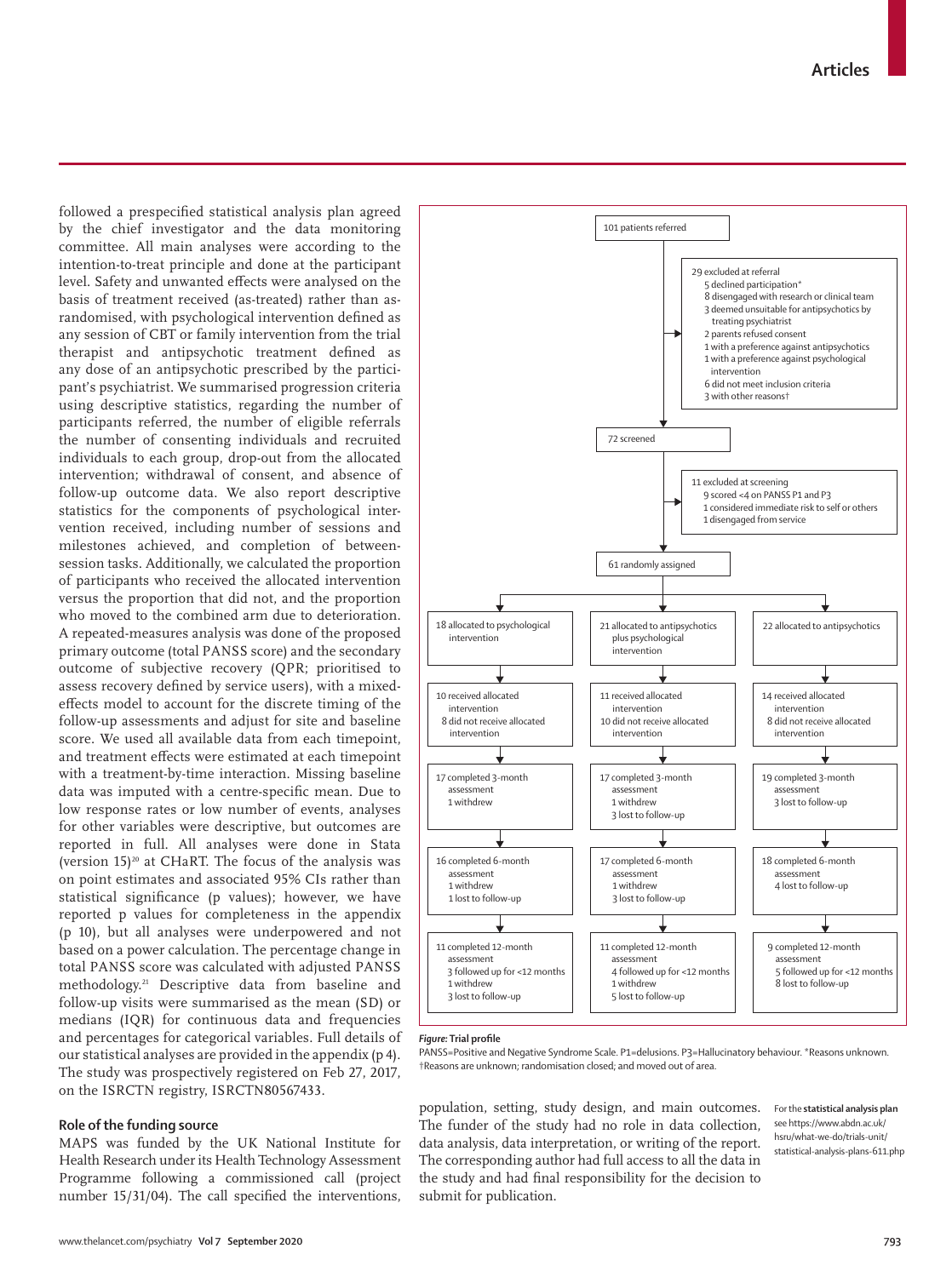#### **Results**

Between April 1, 2017, and Oct 31, 2018, 101 patients were referred to the study. The first patient was recruited on April 10, 2017 and the last on Oct 31, 2018. We recruited 61 participants (mean age  $16·3$  years [SD  $1·3$ ]): 18 to

|                                         | Antipsychotics<br>$(n=22)$ | Psychological<br>intervention<br>$(n=18)$ | Antipsychotics plus<br>psychological<br>intervention (n=21) |
|-----------------------------------------|----------------------------|-------------------------------------------|-------------------------------------------------------------|
| Age, years                              | 16.4(1.3)                  | 16.3(1.4)                                 | 16.2(1.3)                                                   |
| Gender                                  |                            |                                           |                                                             |
| Male                                    | 12 (55%)                   | 8(44%)                                    | 10 (48%)                                                    |
| Female                                  | 9(41%)                     | 10 (56%)                                  | 10 (48%)                                                    |
| Non-binary                              | 1(5%)                      | $\boldsymbol{0}$                          | 1(5%)                                                       |
| Duration of untreated psychosis, months | $15; 9(3-14)$              | $13; 12(7-18)$                            | $16; 8(2-18)$                                               |
| Highest level of education              |                            |                                           |                                                             |
| Secondary                               | 11 (50%)                   | 9(50%)                                    | 11 (52%)                                                    |
| Tertiary                                | 11 (50%)                   | 9(50%)                                    | 10 (48%)                                                    |
| <b>Employment status</b>                |                            |                                           |                                                             |
| College student                         | 9(41%)                     | 7 (39%)                                   | 8(38%)                                                      |
| Secondary school student                | 7(32%)                     | 5(28%)                                    | 8(38%)                                                      |
| Unemployed                              | 2(9%)                      | 4(22%)                                    | 2(10%)                                                      |
| Full-time                               | 3(14%)                     | 1(6%)                                     | 1(5%)                                                       |
| Part-time                               | 1(5%)                      | 1(6%)                                     | 1(5%)                                                       |
| Voluntary                               | $\mathbf 0$                | $\mathbf{O}$                              | 1(5%)                                                       |
| Marital status, single                  | 22 (100%)                  | 18 (100%)                                 | 21 (100%)                                                   |
| Living arrangements                     |                            |                                           |                                                             |
| Parents and siblings                    | 20 (91%)                   | 15 (83%)                                  | 18 (86%)                                                    |
| Supported accommodation                 | 1(5%)                      | 2(11%)                                    | 1(5%)                                                       |
| Other family members                    | $\overline{0}$             | 1(6%)                                     | 2(10%)                                                      |
| Alone                                   | 1(5%)                      | $\mathsf{O}\xspace$                       | $\mathbf 0$                                                 |
| Ethnicity                               |                            |                                           |                                                             |
| White British                           | 17 (77%)                   | 14 (78%)                                  | 18 (86%)                                                    |
| Indian                                  | $\mathsf{O}\xspace$        | 1 (6%)                                    | 0                                                           |
| Pakistani                               | 2(9%)                      | $\mathbf 0$                               | 1(5%)                                                       |
| White Asian                             | 0                          | 0                                         | 1(5%)                                                       |
| <b>Black African</b>                    | 1(5%)                      | 1(6%)                                     | 0                                                           |
| <b>Black Caribbean</b>                  | 1(5%)                      | 0                                         | 1(5%)                                                       |
| White Irish                             | 1(5%)                      | 0                                         | $\mathbf 0$                                                 |
| Other                                   | 0                          | 2(11%)                                    | 0                                                           |
| Religion                                |                            |                                           |                                                             |
| Atheism                                 | 12 (55%)                   | 7 (39%)                                   | 10 (48%)                                                    |
| Christianity                            | 4(18%)                     | 4(22%)                                    | 4 (19%)                                                     |
| None                                    | 2(9%)                      | 6(33%)                                    | 3(14%)                                                      |
| <b>Islam</b>                            | 2(9%)                      | $\mathbf 0$                               | 1(5%)                                                       |
| Buddhism                                | $\mathbf{0}$               | $\mathbf 0$                               | 1(5%)                                                       |
| Other                                   | 2(9%)                      | 1(6%)                                     | 2(10%)                                                      |
| PANSS score                             |                            |                                           |                                                             |
| Total                                   | 74.8(12.2)                 | 72.9(9.7)                                 | 75.9(14.8)                                                  |
| Positive                                | 22.9(6.0)                  | 21.2(3.8)                                 | 21.2(5.8)                                                   |
| Negative                                | 17.9(5.6)                  | 15.8(3.3)                                 | 18.5(6.6)                                                   |
| Disorganised                            | 19.9(4.6)                  | 20.1(4.5)                                 | 21.0(5.4)                                                   |
| Excitement                              | 19.3(4.1)                  | 17.1(3.7)                                 | 17.9(4.9)                                                   |
| <b>Emotional distress</b>               | 24.7(6.7)                  | 25.2(4.5)                                 | 24.8(5.8)                                                   |
|                                         |                            |                                           | (Table 1 continues on page)                                 |

psychological intervention, 22 to antipsychotics, and 21 to antipsychotics plus psychological intervention (figure). Baseline characteristics are summarised in table 1 and the appendix (p 8). Follow-up assessments were done between July 1, 2017 and April 30, 2019.

Regarding our feasibility criteria, our recruitment rate was 68% of the target sample size of 90 participants (amber progression zone); 51 (84%) participants were retained at the 6-month primary endpoint (green); and, as measures of satisfactory treatment delivery, 32 (82%) of 39 assigned to psychological intervention (as monotherapy or in combination with antipsychotics) received six or more sessions of CBT (green), and 28 (65%) of 43 assigned to antipsychotics (as monotherapy or in combination with psychological intervention) were exposed to antipsychotics for 6 or more consecutive weeks (amber).

The referral to recruitment rate was about 2:1, with five (5%) of 101 referred patients declining to take part and only two (2%) parents declining consent to contact their child. The most common referring service type was the EIP, which referred 83 (82%) patients. Of the 61 participants randomly assigned across UK NHS Trusts, most randomisations were done at the Oxford (25 [41%]) and Manchester (21 [34%]) sites. The number of participants with an ICD-10 diagnosis of a psychotic disorder in their medical records at baseline was 41 (67%), among whom the most commonly recorded diagnosis was unspecified non-organic psychosis (ICD-10 code F29; 40 [98%] participants). At the primary endpoint assessment at 6 months, only two patients had been withdrawn from the primary analyses (retained in assessments of safety) and attrition was low (figure). 51 (84%) participants had been retained in the trial at the primary endpoint and had completed the PANSS total assessment (green progression zone). Retention at the 12-month follow-up was lower: of 49 participants who were eligible for a 12-month assessment, 31 (63%) completed the follow-up (figure). The number of full blind breaks (ie, randomly assigned group revealed) was three, with two in the psychological intervention group and one in the antipsychotics group, all of which occurred before the 3-month follow-up visit. Seven partial blind breaks (ie, one treatment revealed to assessor) occurred at 3 months, seven at 6 months, and four at 12 months (four in the antipsychotics group, two in the psychological intervention group, and one in the combined group). Of the 135 follow-up assessments, seven (5%) were completed by an assessor with whom a full blind break had occurred and 12 (9%) were completed by an assessor with whom a partial blind break had occurred. The remaining breaks (full and partial) were transferred to a new and independent assessor.

32 participants in the psychological intervention groups (monotherapy or combined group) received six or more sessions of CBT, as our predefined feasibility criteria for adherent delivery. Of the seven participants assigned to psychological intervention who did not receive six sessions,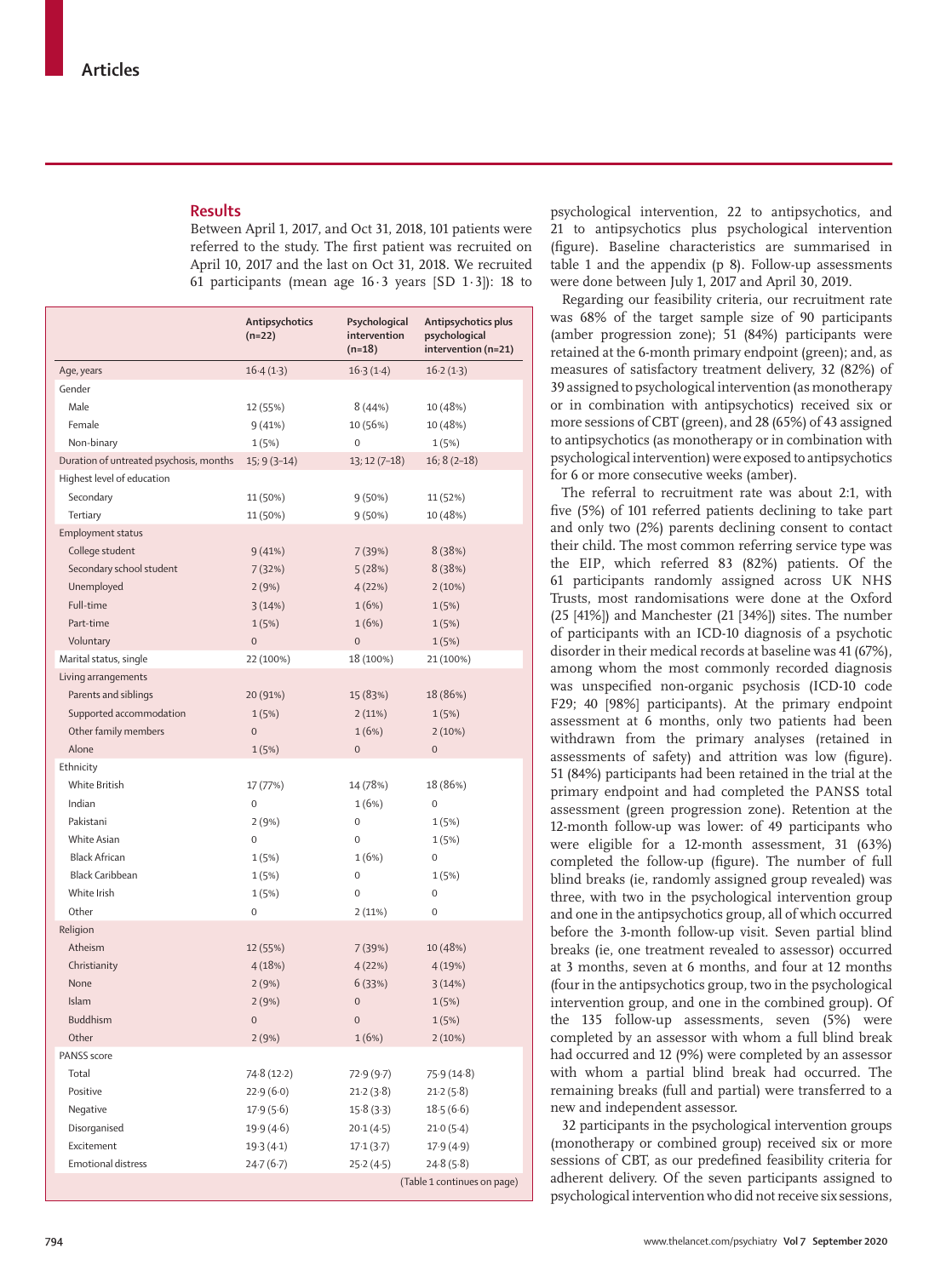the reasons were participant disengagement after commencing CBT (four), participants declining therapy before commencing CBT (two), and participant withdrawal before six sessions (one). Three patients switched to antipsychotic monotherapy (two from the psychological intervention group and one from the combined group). The 18 participants assigned to psychological intervention monotherapy received a median of 14 sessions (IQR 9–23) of CBT and a median of three sessions (2–5) of family intervention, with nine participants receiving at least one session of family intervention. Only one participant received no sessions of CBT or family intervention. The 21 participants assigned to combined treatment received a median of 15 sessions (IQR 9–17) of CBT and a median of four sessions (2–5) of family intervention, with 12 participants receiving at least one session of family intervention. Only one participant received no sessions. For all patients allocated to receive psychological intervention (monotherapy and combined groups), the median time to the first recorded CBT session was 15 days (IQR 6–44).

28 participants in the antipsychotic groups (monotherapy or combined group) were exposed to antipsychotics for 6 consecutive weeks, as our predefined feasibility criteria for satisfactory exposure. Of the 15 participants assigned to antipsychotics who did not reach 6 weeks of exposure, the reasons were participants declining antipsychotics before prescription (three), clinicians not prescribing antipsychotics (three), both participant and family declining medication before prescription (one), and data that were unable to be extrapolated from medical records (eight). Seven patients switched to psychological intervention monotherapy from the combined group. Of those with adequate exposure to antipsychotics, the median duration of treatment was 23 weeks (IQR 13–36) in the monotherapy group and 43 weeks (32–51) in the combined group (overall median 32 weeks [20–44]). For all patients allocated to receive antipsychotics (monotherapy and combined groups), the median time to prescription was 18 days (IQR 10–42). 14 (33%) of the 43 participants assigned to antipsychotics switched from one antipsychotic drug to another during their involvement in the study. Of the 43 prescriptions made, the most commonly prescribed was aripiprazole (21 prescriptions), risperidone (ten), and quetiapine (nine). Full details regarding the drugs prescribed, durations, and doses are given in the appendix (p 9).

Overall, the proportion of participants who received their allocated intervention was similar across groups, with a slightly higher proportion observed in the antipsychotics monotherapy group (table 2), and the majority of participants received treatment as allocated. Ten (56%) of 18 participants in the psychological intervention group, 14 (64%) of 22 in the antipsychotics group, and 11 (52%) of 21 in the combined group received an adherent dose of their allocated treatment (at least six sessions of CBT or 6 consecutive weeks of

|                                                                                               | Antipsychotics<br>$(n=22)$   | Psychological<br>intervention<br>$(n=18)$ | Antipsychotics plus<br>psychological<br>intervention (n=21) |  |
|-----------------------------------------------------------------------------------------------|------------------------------|-------------------------------------------|-------------------------------------------------------------|--|
| (Continued from previous page)                                                                |                              |                                           |                                                             |  |
| PANSS symptom profiles                                                                        |                              |                                           |                                                             |  |
| At least moderate hallucinations<br>(PANSS P3 score $\geq$ 4)                                 | 21                           | 15                                        | 18                                                          |  |
| At least moderate delusions (PANSS P1<br>score ≥4, PANSS P6 score ≥5 and<br>PANSS P5 score ≥5 | 14                           | 13                                        | 14                                                          |  |
| At least moderate for both                                                                    | 13                           | 10                                        | 11                                                          |  |
| Questionnaire about Process of Recovery                                                       | 15; 42.1 (10.0)              | $12; 46 \cdot 1 (9 \cdot 3)$              | 18; 42.6(10.1)                                              |  |
| AQ-10                                                                                         | 11; 5.2(1.8)                 | 8; 4.8(2.1)                               | 10; 5.4 (2.1)                                               |  |
| Participants with AQ-10 score greater<br>than the clinical threshold $(≥6)$                   | 6(55%)                       | 2(25%)                                    | 4(40%)                                                      |  |
| Hospital Anxiety and Depression Scale                                                         |                              |                                           |                                                             |  |
| Anxiety                                                                                       | $15; 12 \cdot 7(4 \cdot 0)$  | $10; 11 \cdot 2 (2 \cdot 6)$              | $13; 14 \cdot 2 (2 \cdot 5)$                                |  |
| Score greater than the case threshold<br>(211)                                                | 9(60%)                       | 5(50%)                                    | 12 (92%)                                                    |  |
| Depression                                                                                    | $15; 9 \cdot 7(5 \cdot 1)$   | 10; 9.2 (3.8)                             | 13; 10.2 (4.4)                                              |  |
| Score greater than the case threshold<br>(211)                                                | 5(33%)                       | 3(30%)                                    | 6(46%)                                                      |  |
| Antipsychotic Non-neurological Side Effects Rating Scale                                      |                              |                                           |                                                             |  |
| Total score                                                                                   | 12; 15.9(6.4)                | 8; 17.5(10.4)                             | $11; 17 \cdot 2 (7 \cdot 1)$                                |  |
| Number of side effects                                                                        | $12; 11 \cdot 2 (5 \cdot 2)$ | 8:10.6(4.8)                               | 11; 11.5 (3.8)                                              |  |

Data are n, n (%), mean (SD), n; mean (SD), or n; median (IQR). Percentages do not always add up to 100% due to rounding. PANSS=Positive and Negative Syndrome Scale. P1=delusions. P3=hallucinatory behaviour. P5=grandiosity. P6=suspiciousness or persecution. AQ-10=10-item Autism Spectrum Quotient.

*Table 1:* **Baseline characteristics**

|                                                                                                                                                                                                                                                                       | Antipsychotics<br>$(n=22)$ | Psychological<br>intervention<br>$(n=18)$ | Antipsychotics plus<br>psychological<br>intervention (n=21) |  |
|-----------------------------------------------------------------------------------------------------------------------------------------------------------------------------------------------------------------------------------------------------------------------|----------------------------|-------------------------------------------|-------------------------------------------------------------|--|
| Treatment received*                                                                                                                                                                                                                                                   |                            |                                           |                                                             |  |
| Psychological<br>intervention                                                                                                                                                                                                                                         | $\Omega$                   | 10 (56%)                                  | 7(33%)                                                      |  |
| Antipsychotics                                                                                                                                                                                                                                                        | 14 (64%)                   | 2(11%)                                    | 1(5%)                                                       |  |
| Antipsychotics<br>plus<br>psychological<br>intervention                                                                                                                                                                                                               | 2(9%)                      | 4(22%)                                    | 11 (52%)                                                    |  |
| None <sup>+</sup>                                                                                                                                                                                                                                                     | 6(27%)                     | 2(11%)                                    | 2(10%)                                                      |  |
| Adherence*                                                                                                                                                                                                                                                            |                            |                                           |                                                             |  |
| Overall                                                                                                                                                                                                                                                               | 16 (73%)‡                  | 14 (78%)‡                                 | 11 (52%)                                                    |  |
| *Six or more cognitive behavioural therapy sessions or 6 weeks of antipsychotic<br>exposure. †Including the two participants who withdrew from the trial. ‡Including<br>participants who received their assigned treatment in addition to an unassigned<br>treatment. |                            |                                           |                                                             |  |
| Table 2: Randomly assigned treatment vs treatment received                                                                                                                                                                                                            |                            |                                           |                                                             |  |

antipsychotics) as randomly assigned. As indicated in table 2, some participants received no treatment due to non-engagement with treatment or non-adherence (10 [16%] of 61), and a minority received an unassigned treatment (eight [13%]).

In our intention-to-treat analysis of efficacy, we assessed adjusted PANSS total scores at 6 months,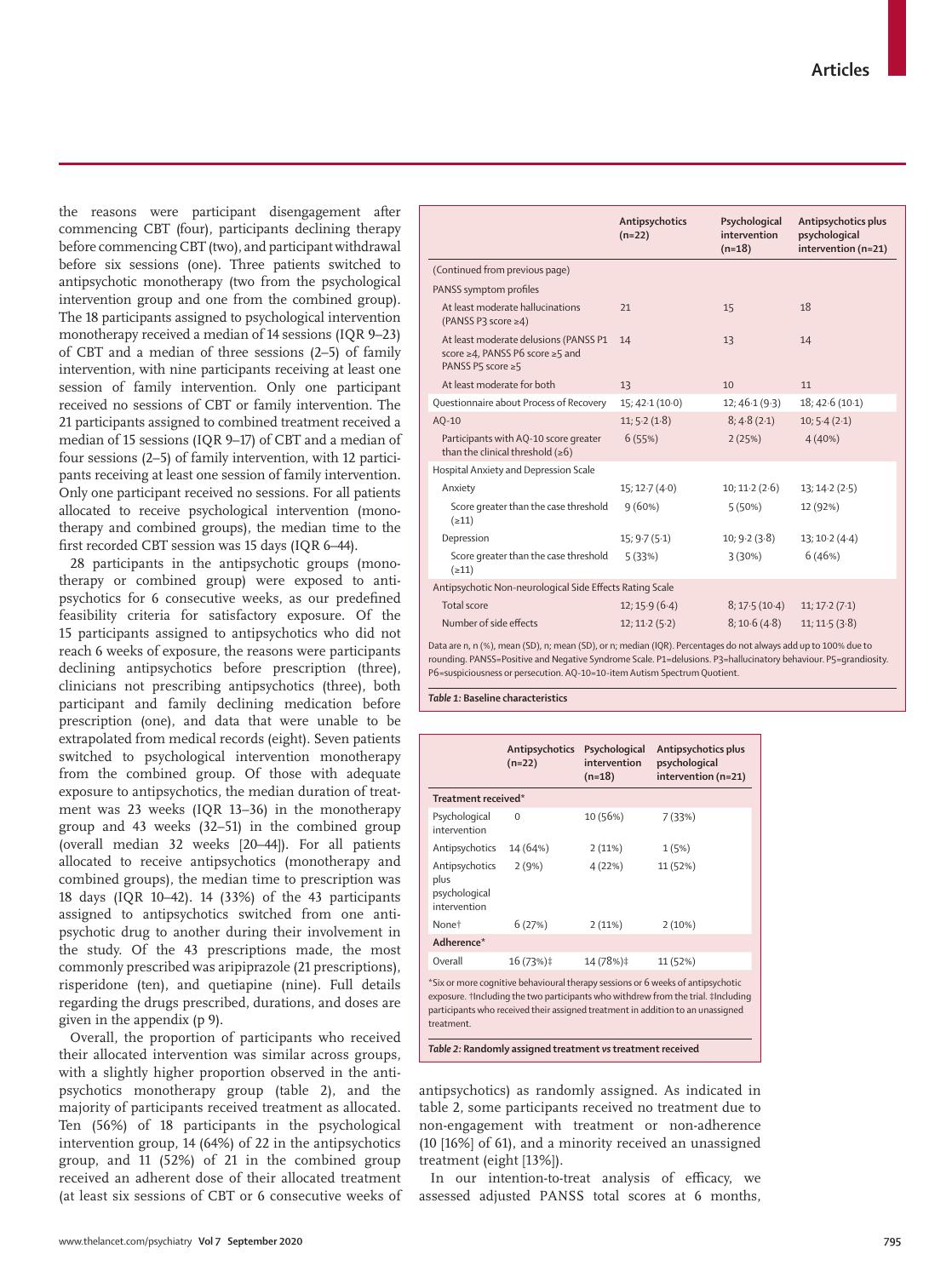|                                                                                                                                                                                                     | Antipsychotics | Psychological<br>intervention | Antipsychotics plus<br>psychological<br>intervention |  |
|-----------------------------------------------------------------------------------------------------------------------------------------------------------------------------------------------------|----------------|-------------------------------|------------------------------------------------------|--|
| <b>Baseline</b>                                                                                                                                                                                     | 22;74.8(12.2)  | 18;72.9(9.7)                  | 21;75.9(14.8)                                        |  |
| 3 months                                                                                                                                                                                            | 19; 65.6(15.4) | 17; 64.9(9.9)                 | $17; 64 \cdot 2 (16 \cdot 1)$                        |  |
| 6 months                                                                                                                                                                                            | 18;68.6(17.3)  | 16; 59.8(13.7)                | 17;62.0(15.9)                                        |  |
| 12 months                                                                                                                                                                                           | 9;55.4(7.0)    | $11; 61 \cdot 3(12 \cdot 4)$  | $11; 56 \cdot 2 (12 \cdot 3)$                        |  |
| Data are n; mean (SD) for patients retained at each follow-up assessment (figure).<br>PANSS subscale scores are provided in the appendix (pp 10-11). PANSS=Positive<br>and Negative Syndrome Scale. |                |                               |                                                      |  |

*Table 3:* **PANSS total scores (intention-to-treat groups)**

| Antipsychotics | Psychological<br>intervention | Antipsychotics plus<br>psychological<br>intervention |
|----------------|-------------------------------|------------------------------------------------------|
|                |                               |                                                      |
| 8/19 (42%)     | 7/17(41%)                     | 8/17(47%)                                            |
| 5/18(28%)      | 10/16 (63%)                   | 11/17 (65%)                                          |
| 6/9(67%)       | 6/11(55%)                     | 8/11(73%)                                            |
|                |                               |                                                      |
| 3/19(16%)      | 2/17(12%)                     | 2/17(12%)                                            |
| 4/18(22%)      | 5/16(31%)                     | 5/17 (29%)                                           |
| 3/9(33%)       | 3/11(27%)                     | 3/11(27%)                                            |
|                |                               |                                                      |
| 0/19           | 0/17                          | 1/17(6%)                                             |
| 0/18           | 1/16(6%)                      | 1/17(6%)                                             |
| 0/9            | 1/11(9%)                      | 1/11(9%)                                             |
|                |                               |                                                      |

Sample sizes represent number of patients retained at each follow-up assessment (figure). ≥25% was conidered minimal improvement and ≥50% was considered a good clinical response.Patients are represented more than once if consecutive thresholds were met, and for each timepoint.

*Table 4:* **Improvement in Positive and Negative Syndrome Scale total score (intention-to-treat groups)**

among those participants retained for this primary endpoint. Mean scores for PANSS total at the 6-month primary endpoint were  $68.6$  (SD 17.3) for antipsychotic monotherapy (6 $\cdot$ 2 points lower than at baseline), 59 $\cdot$ 8 (13·7) for psychological intervention (13·1 points lower than at baseline), and  $62.0$  (15.9) for antipsychotics plus psychological intervention (13·9 points lower than at baseline) (table 3). PANSS score was improved by at least 25% (minimal clinical improvement) in ten (63%) of 16 participants in the psychological intervention group, five (28%) of 18 in the antipsychotics group, and 11 (65%) of 17 in the combined group (table 4) A good clinical response at 6 months (≥50% improvement in PANSS total score) was achieved in four (22%) of 18 patients receiving antipsychotic monotherapy, five (31%) of 16 receiving psychological intervention, and five (29%) of 17 receiving antipsychotics plus psychological intervention. Mean QPR scores at 3–12 months are summarised in table 5. Compared with baseline, mean QPR score at the 6-month primary endpoint was increased by 7.8 points in the antipsychotics group,  $3.3$  points in the

|                                                                                                                                               | Antipsychotics               | Psychological<br>intervention | Antipsychotics plus<br>psychological<br>intervention |  |
|-----------------------------------------------------------------------------------------------------------------------------------------------|------------------------------|-------------------------------|------------------------------------------------------|--|
| <b>Baseline</b>                                                                                                                               | $15; 42 \cdot 1(10 \cdot 0)$ | $12; 46 \cdot 1 (9 \cdot 3)$  | 18; 42.6(10.1)                                       |  |
| 3 months                                                                                                                                      | 13; 44.6(12.3)               | 11; 47·1(10·5)                | 10; 51.8(8.6)                                        |  |
| 6 months                                                                                                                                      | 15; 49.9 (13.4)              | 8;49.4(7.8)                   | $12; 51 \cdot 3 (10 \cdot 7)$                        |  |
| 12 months                                                                                                                                     | $6; 52 \cdot 7(12 \cdot 0)$  | 7:54.1(6.9)                   | 9:59.6(7.8)                                          |  |
| Data are n; mean (SD). Data were missing when participant engagement and<br>Positive and Negative Syndrome Scale interviews were prioritised. |                              |                               |                                                      |  |
| Table 5: Questionnaire about Process of Recovery scores (intention-to-<br>treat groups)                                                       |                              |                               |                                                      |  |

psychological intervention group, and 8·7 points in the combined group. All other secondary outcomes and results of statistical tests of PANSS and QPR scores are reported in the appendix (pp 9–20).

In our as-treated assessment of safety in participants who received at least one dose or session, more patients experienced serious adverse events in the combined group (eight [35%] of 23 participants) than in the antipsychotics group (two [13%] of 15) and psychological intervention group (four [24%] of 17). The greatest proportion of patients with serious adverse events was in the no-treatment group (four [80%] of five). Table 6 summarises adverse events and deteriorations in PANSS. No serious adverse events were deemed to be related to the trial regimens. Other adverse events were experienced in greater proportions in the antipsychotics group (13 [87%] patients) and combined group (16 [70%]) than in the psychological intervention group (five [29%]) and no-treatment group (three [60%]). The most commonly occurring adverse event in participants receiving antipsychotics was medication side-effects. One adverse event in the psychological intervention group was related to trial participation (distress about allocation to psychological intervention reported immediately after randomisation). Between baseline and 3 months, nine of 53 participants with an available PANSS assessment had deteriorations of 12·5% or more in PANSS total score (five had deteriorations of 25% or more): four in the psychological intervention group, three in the antipsychotics group, one in the combined group, and one who did not receive any treatment. At 6 months, PANSS had deteriorated by at least 25% in four patients and by at least 50% in two patients. At 12 months, one patient had a 25% or more deterioration in PANSS (table 6). At 3 months, two participants receiving antipsychotics were switched to combined treatment after 27·5% and 14·3% deteriorations in PANSS, and one participant receiving psychological intervention was switched to combined treatment after a 24·3% deterioration in PANSS. Adverse effects including non-neurological side-effects, metabolic effects, and weight gain are summarised in the appendix (pp 21–22). Potential unwanted effects of trial participation are also included in the appendix (pp 23–24).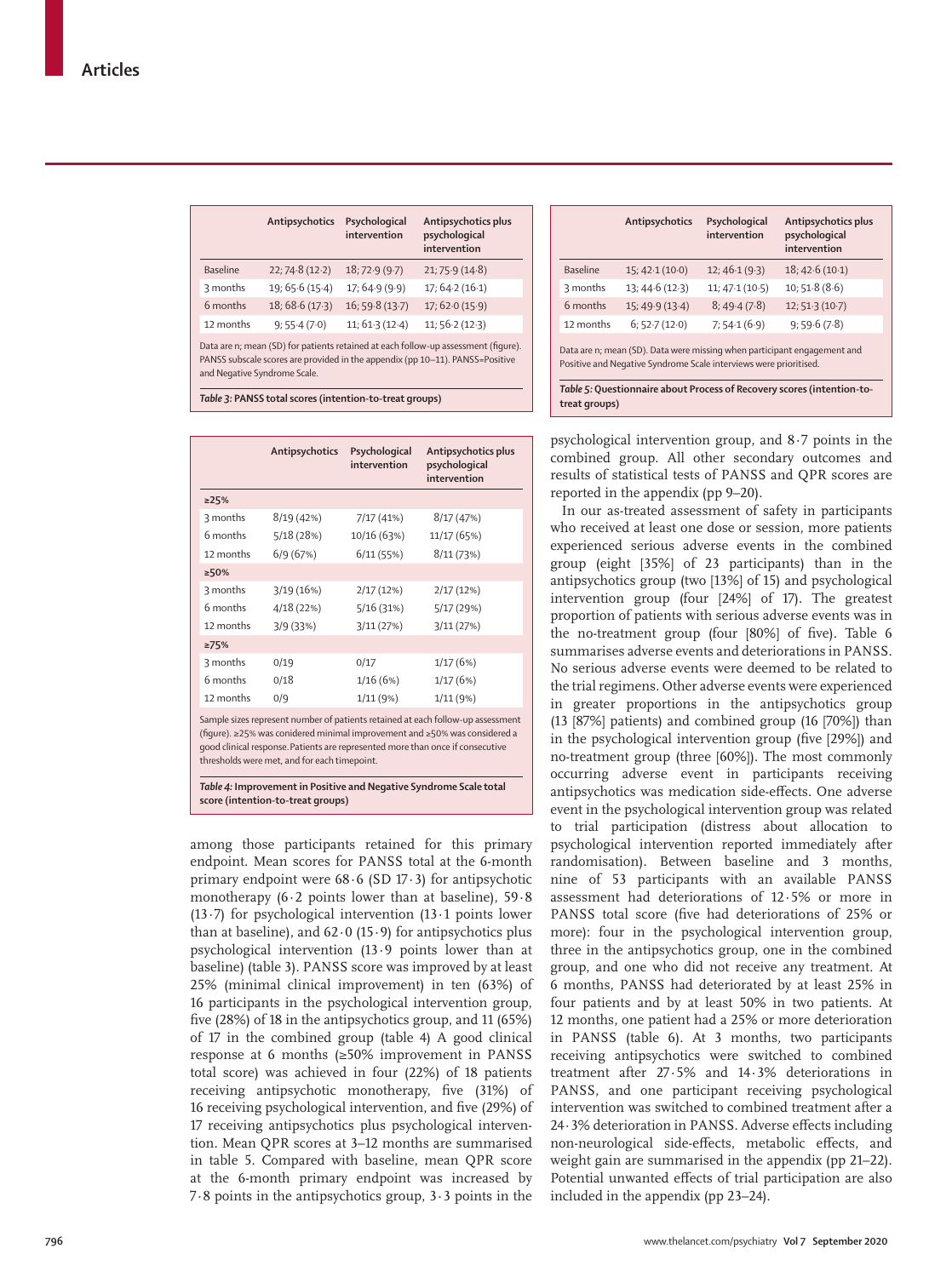#### **Discussion**

The MAPS trial has shown that a study comparing antipsychotics with psychological therapies and a combined treatment in adolescents with first-episode psychosis is possible, although recruitment challenges at some sites indicate that changes might be required. This pragmatic pilot and feasibility trial had low attrition (<20% up to 6 months), similar attrition across the study groups, and a considerable proportion of participants adhered to the therapy that they were allocated. However, a notable minority of participants did not receive the allocated treatment, and recruitment proved challenging, particularly at some sites. Therefore, revisions to the design and implementation of the trial would be needed for a definitive trial. Our recommendations are given in the appendix (pp 25–28).

All three regimens were broadly safe and acceptable, with no involuntary hospital admissions and no suggestions that psychological interventions in the absence of antipsychotic medication were detrimental. All three regimens also seemed to provide benefit, with mean PANSS scores improving from baseline by approximately 6–14 points at 6 months, and 12–20 points at 12 months, most of which are within the range recognised as clinically important differences; for example, the minimal clinically important difference thresholds for patient-rated PANSS  $(11 \text{ points})^{22}$  and clinician-rated PANSS (15 points).<sup>16</sup> Participants receiving combined treatment had the highest rate of serious adverse effects, which is a logical outcome given that more treatments being delivered increases the potential for unwanted effects. However, combined treatment was associated with fewer deteriorations in PANSS total. In addition, participants receiving antipsychotics had fewer serious adverse events  $(n=2)$  than those receiving psychological intervention, but more adverse events than the psychological intervention and combined groups. No serious adverse events were considered related to the study treatments. As such, a reasonable conclusion is that all treatments confer benefit and each treatment has its own adverse effect profile. A definitive test of effectiveness is now required.

The delivery of interventions within the trial seemed competent. Antipsychotics were administered quickly (median of 18 days from randomisation), for a reasonable duration (median of 32 weeks), with the majority of participants exposed for 6 or more consecutive weeks (28 [65%] of 43), and attempts were made to maximise benefit for a third of participants allocated to antipsychotics by switching to a different antipsychotic. The three most commonly prescribed antipsychotics were aripiprazole, risperidone, and quetiapine, which reflects the clinical practice of UK child and adolescent psychiatrists and is consistent with findings of an international study of antipsychotic prescribing for children and young people with early-onset psychosis.23 Detailed information on dosages prescribed in this trial are given in the

|                                                                              | Antipsychotics<br>$(n=15)$ <sup>+</sup> | Psychological<br>intervention<br>$(n=17)$ <sup>+</sup> | Antipsychotics<br>plus psychological<br>intervention<br>$(n=23)$ <sup>+</sup> | <b>No</b><br>treatment<br>$(n=5)$ <sup>†</sup> |
|------------------------------------------------------------------------------|-----------------------------------------|--------------------------------------------------------|-------------------------------------------------------------------------------|------------------------------------------------|
| Serious adverse events                                                       |                                         |                                                        |                                                                               |                                                |
| Participants                                                                 | 2(13%)                                  | 4 (24%)                                                | 8 (35%)                                                                       | 4 (80%)                                        |
| Total events                                                                 | $\overline{2}$                          | 5                                                      | 11                                                                            | 5                                              |
| Participants with more than one<br>event                                     | $\overline{0}$                          | 1(25%)                                                 | 2(25%)                                                                        | 1(25%)                                         |
| Type of event                                                                |                                         |                                                        |                                                                               |                                                |
| Voluntary psychiatric admission                                              | $\mathbf 0$                             | $\mathbf 0$                                            | 3                                                                             | 0                                              |
| Life threatening (suicide attempt)                                           | 0                                       | $\mathbf{1}$                                           | $\mathbf{1}$                                                                  | $\mathbf 1$                                    |
| Serious violent incident                                                     | $\overline{2}$                          | $\overline{2}$                                         | $\mathbf{1}$                                                                  | $\overline{2}$                                 |
| Admission to a general medical<br>ward for physical condition<br>(voluntary) | $\overline{0}$                          | $\overline{2}$                                         | $\mathbf{1}$                                                                  | $\overline{2}$                                 |
| Otherwise considered medically<br>significant: overdose of<br>medication     | 0                                       | $\mathbf 0$                                            | 4                                                                             | 0                                              |
| Otherwise considered medically<br>significant: overdose of<br>painkillers‡   | $\mathbf 0$                             | $\mathbf 0$                                            | 1 <sup>†</sup>                                                                | $\mathbf 0$                                    |
| <b>Adverse events</b>                                                        |                                         |                                                        |                                                                               |                                                |
| Participants                                                                 | 13 (87%)                                | 5(29%)                                                 | 16 (70%)                                                                      | 3(60%)                                         |
| <b>Total events</b>                                                          | 41                                      | 10                                                     | 35                                                                            | 3                                              |
| Participants with more than one<br>event                                     | 9(69%)                                  | 3(60%)                                                 | 9(56%)                                                                        | $\mathbf 0$                                    |
| Type of event                                                                |                                         |                                                        |                                                                               |                                                |
| Self-harm                                                                    | 7                                       | 6                                                      | 12                                                                            | 3                                              |
| Medication side-effect                                                       | 28                                      | $\Omega$                                               | 17                                                                            | $\mathbf 0$                                    |
| Other adverse event                                                          | 6                                       | $\overline{4}$                                         | 5                                                                             | $\Omega$                                       |
| Distress reported regarding<br>allocation                                    | $\Omega$                                | $\Omega$                                               | $\mathbf{1}$                                                                  | $\mathbf 0$                                    |
| Deterioration in PANSS totals                                                |                                         |                                                        |                                                                               |                                                |
| 3 months                                                                     |                                         |                                                        |                                                                               |                                                |
| $\geq 12.5\%$                                                                | 0/13                                    | 3/17(18%)                                              | 6/20 (30%)                                                                    | 0/3                                            |
| $\geq 25\%$                                                                  | 0/13                                    | 3/17(18%)                                              | 2/20 (10%)                                                                    | 0/3                                            |
| >50%                                                                         | 0/13                                    | 0/17                                                   | 0/20                                                                          | 0/3                                            |
| 6 months                                                                     |                                         |                                                        |                                                                               |                                                |
| >12.5%                                                                       | 1/13(8%)                                | 3/16(19%)                                              | 4/19 (21%)                                                                    | 1/3 (33%)                                      |
| $\geq$ 25%                                                                   | 1/13(8%)                                | 2/16(13%)                                              | 2/19 (11%)                                                                    | 1/3 (33%)                                      |
| >50%                                                                         | 0/13                                    | 1/16(6%)                                               | 1/19(5%)                                                                      | 0/3                                            |
| 12 months                                                                    |                                         |                                                        |                                                                               |                                                |
| $\geq 12.5\%$                                                                | 1/6(17%)                                | 2/10 (20%)                                             | 2/13(15%)                                                                     | 0/2                                            |
| >25%                                                                         | 0/6                                     | 0/10                                                   | 1/13(8%)                                                                      | 0/2                                            |
| >50%                                                                         | 0/6                                     | 0/10                                                   | 0/13                                                                          | 0/2                                            |

Data are n or n (%) for as-treated groups according to treatment received for at least one dose or session. PANSS=Positive and Negative Syndrome Scale. \*Data could not be retrieved on one participant who withdrew from the trial before medical record screening had commenced. †Discrepancies between as-treated (safety) groups here and as-treated (treatment received) groups in table 2 result from operationalisation of the criteria. For example, a participant taking antipsychotics was classified as receiving antipsychotic monotherapy in table 2 if they received less than 6 sessions of psychological intervention, but would be antipsychotics plus psychological intervention in the safety assessment if they had received at least one session but less than six. ‡Ingested five painkillers. §In those patients who had a PANSS assessment at each timepoint; patients are represented more than once if consecutive thresholds were met, and for each assessment time.

*Table 6:* **Adverse events and deterioration in PANSS total score (as-treated groups)\***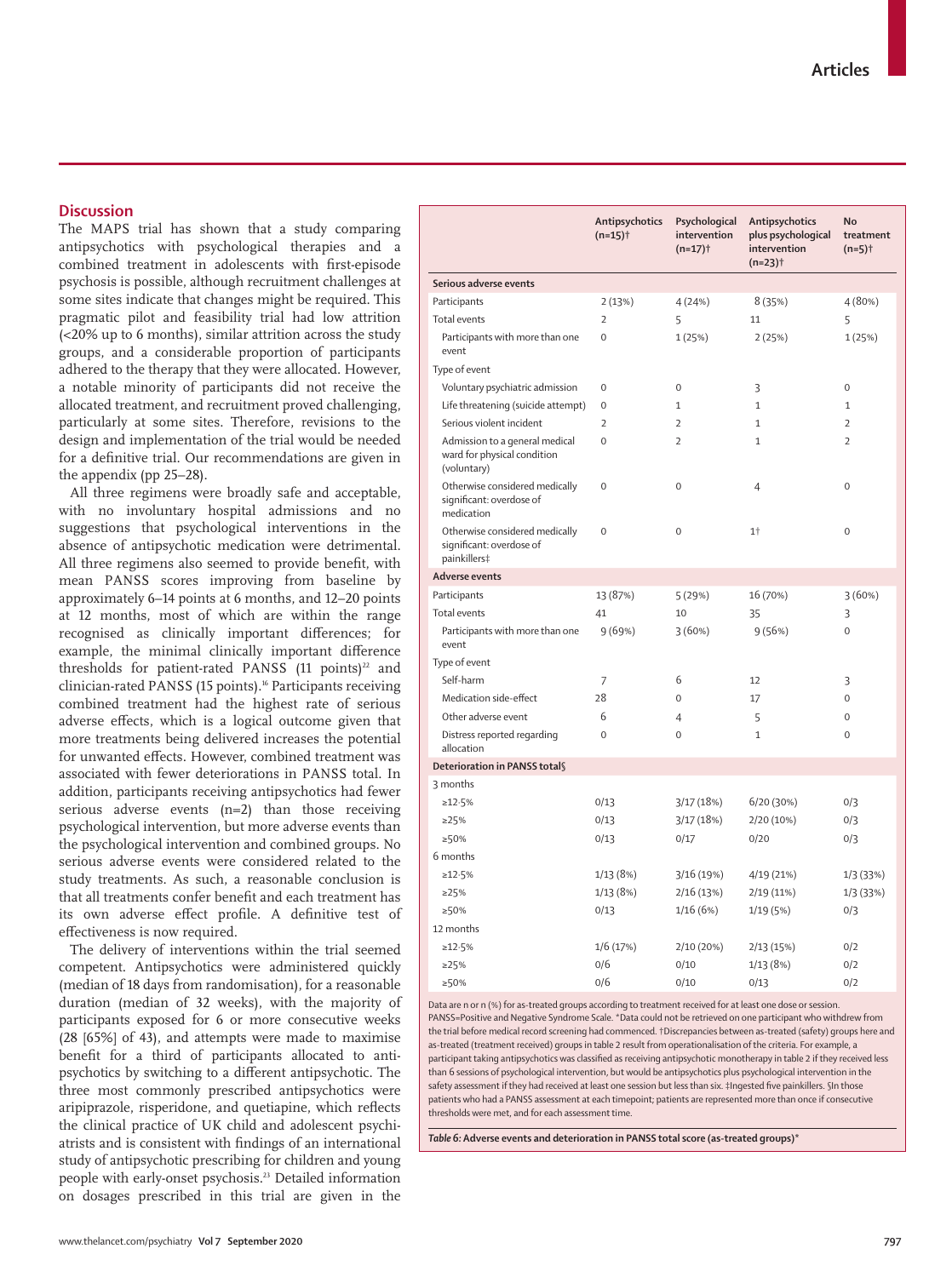appendix (p 8). Psychiatrists prescribed the antipsychotics, as per normal practice, to achieve control of psychotic symptoms within the British National Formulary recommended dosages. The NICE guidance for management of psychosis and schizophrenia in adolescents  $(CG155)^{10}$  recommends starting with a low dose of an antipsychotic and gradually increasing. The doses in this trial were generally low, except for the highest mean dose of risperidone, which was greater than the 2 mg normally recommended for first-episode psychosis. Olanzapine was an unusual choice for firstepisode psychosis, as it is no longer recommended as a first-line treatment due to concerns about its effects on metabolism and weight gain.10 The provision of psychological therapies was also consistent with good practice, with first appointments being offered quickly (median time from randomisation of approximately 2 weeks), and most participants receiving 6 or more sessions (32 [82%] of 39 participants in the monotherapy and combined groups). With regard to those allocated to receive an offer of family intervention, 21 (54%) of 39 received at least one session, with the mean number being 3–4 sessions. These findings are reflective of family intervention being offered to all of our participants, but the choice regarding uptake residing with the young person themselves, as some adolescents will not consent to family involvement, and again is a pragmatic reflection of real-world complexities in evaluating multiple psychosocial interventions; however, our findings do suggest that family intervention might be less acceptable than CBT to adolescents with first-episode psychosis.

Our trial had several limitations. The feasibility trial design and small sample size means that caution must be taken in interpreting any statistical tests and significance values. With regard to the integrity of treatment allocation, the proportions of patients receiving interventions as allocated ranged between 52% and 64%, although the proportion receiving an additional, unallocated intervention was only 13%. These proportions reflect real-world behaviours, in that many people frequently do not adhere with treatment regimens exactly as prescribed; similar rates of non-adherence are commonly observed in trials of antipsychotic medication, and psychological therapy trials are often confounded by participants receiving additional medications and other psychosocial interventions. In this trial, we were unable to mask participants to allocation, which might represent a source of bias. All participants met the entry criteria, including presentation to services with psychosis symptoms, being under the care of a psychiatrist within an EIP service or CAMHS, and scoring 4 or higher on the PANSS delusions and hallucinations subscales for at least 7 days. However, hallucinations can be prevalent in the general population of adolescents, with a median of 7·5% of adolescents (aged 13–18 years) reporting such experiences in a metaanalysis of 19 population-based studies.<sup>24</sup> Although our sample was fairly homogeneous in terms of age and experience of early-onset psychosis and need for psychiatric care, only 67% had a diagnosis of a psychotic disorder recorded in their notes at baseline, with the most common entry being first-episode psychosis and the most common formal ICD-10 diagnosis being unspecified nonorganic psychosis (code F29). Comorbidities were also frequent in our sample, including high rates of caseness for anxiety, depression, and autistic spectrum disorders, and high levels of drug and alcohol use. The heterogeneity of our population reflects the reality of both early intervention services that embrace diagnostic uncertainty, and the complexity of an emerging clinical picture in adolescents presenting with distressing psychotic experiences, often with clinically significant complexities. However, this diagnostic heterogeneity might result in heterogeneity in patient responses to both psychological interventions and antipsychotics, which might affect the appropriateness and cost to benefit ratio of each treatment relative to adverse effects. For example, people with psychotic symptoms in the context of depression or posttraumatic stress disorder might be more likely to benefit from psychological intervention, and those with psychotic symptoms in the context of autism spectrum disorder might be more likely to show treatment resistance to antipsychotics.<sup>25</sup>

The clinical heterogeneity of a help-seeking adolescent population might require a tailored and personalised treatment approach delivered via an adaptive trial design. In a future definitive trial, a baseline adolescent diagnostic assessment with a validated structured tool such as the Development and Wellbeing Assessment<sup>26</sup> might provide a detailed picture of the range of adolescent psychopathology and predictors of treatment response.

Our trial also had limitations with regard to the initiation and delivery of medication. Although we recommended that prescribing psychiatrists followed NICE guidelines, we did not systematically monitor fidelity to NICE prescribing guidance, and we did not assess drug plasma concentrations, which might be required to identify a potential cause of non-response;<sup>27</sup> a definitive trial should consider these options. Our more rigorous monitoring of fidelity to the delivery of psychological interventions compared with antipsychotics might have resulted in a bias that favoured psychological intervention; the proportion of patients showing a good response to antipsychotics (≥50% improvement in PANSS; 4 [22%] of 18 participants at 6 months) was low compared with a 2018 trial showing remission in 287 (64%) of 446 adult patient receiving antipsychotics for first-episode psychosis.28 Low response in our trial could be the result of non-adherence, or could be specifically related to specific characteristics of an adolescent population, including common comorbidities, or the long duration of untreated psychosis that was observed in our sample. A placebo condition would have been helpful in interpreting treatment efficacy (and was used in a 2020 study of CBT with and without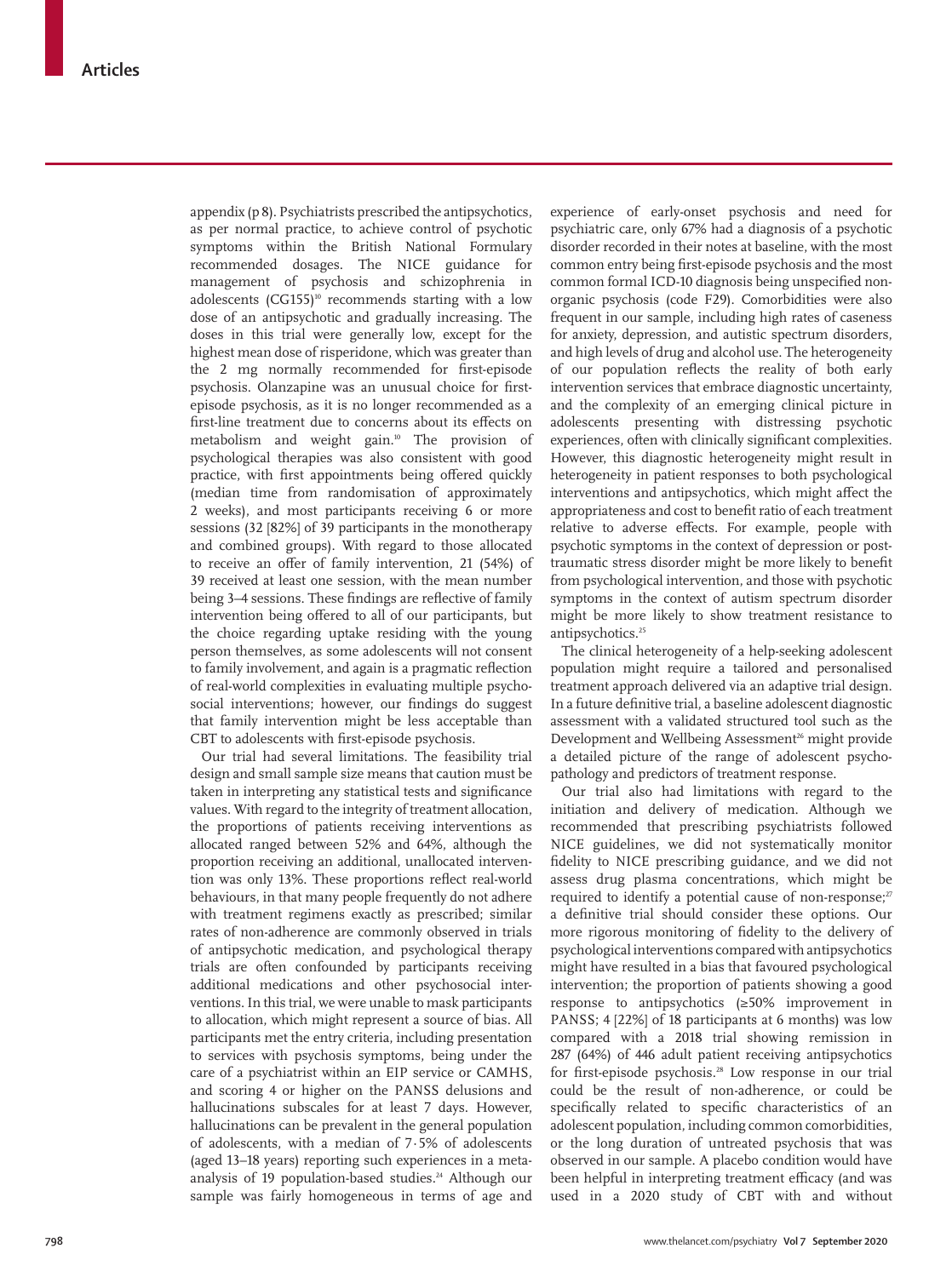antipsychotics<sup>29</sup>), particularly in relation to the effects of antipsychotics; however, a placebo condition might not be needed to investigate the pragmatic effectiveness of interventions in NHS settings, and was unnecessary for a feasibility study that was not designed to investigate efficacy. Because all participants were receiving care from an EIP service or CAMHS, we cannot exclude the possibility that any benefits observed are attributable to factors such as effective care coordination, engagement, and crisis management, rather than the specific active treatments provided by the trial. The diagnostic heterogeneity of our sample, although reflecting clinical realities of early intervention provision, also represents a limitation, given that different diagnostic groups might exhibit differential treatment responses. The omission of a diagnostic interview at the point of entry to the study is also a limitation. Some of the less prioritised secondary outcome measures (ie, self-report scales) had large amounts of missing data (as a result of minimising the effect of participant burden on attrition) and a high number of blood test results were missing because many young people were reluctant to consent to these. As such, a future trial should reduce the number of secondary assessments. The duration of follow-up should be at least 12 months to allow for evaluation of the longevity of treatment effects. Our trial had several challenges in recruitment, including lower incidence in rural areas, polarised opinions regarding treatment options in potential referrers and prescribers (as addressed in our related MAPS trial paper<sup>30</sup>), and integration between the research and clinical teams; therefore, site selection for a definitive trial should be based on prevalence of adolescent first-episode psychosis, and willingness of clinicians to recognise clinical equipoise and the need for a trial, and, thus, to randomly allocate treatments. In addition, the upper age limit could be increased from 18 to 25 years, as definitions of adolescence often extend to 25 years of age (eg, the WHO definition of youth), which would widen the potential pool of participants. More extensive recommendations for a clinical trial are considered in the appendix (pp 25–28).

The main implication of this trial is that an adequately powered effectiveness trial is now required to provide evidence regarding the relative effectiveness of antipsychotic medication and psychological therapies (CBT and family intervention) in adolescents with early-onset psychosis. On the basis of our trial, it seems reasonable to support young people with early-onset psychosis and their families (in the absence of immediate risk to themselves or others) to make informed treatment choices as outlined in the NICE guidelines.

#### **Contributors**

APM planned the study, contributed to the trial design, trial protocol, statistical analysis plan, and manuscript writing, managed the trial as chief investigator, and critically revised the manuscript. APM, MP, DFr, DFo, MRB, JN, DS, and CH applied for funding. MP developed the trial protocol and contributed to trial and data management. DM, LJ, DFr, DFo, MRB, NH, JH, GM, JN, DS, CH, and AJ developed the trial design and protocol and critically revised the manuscript. JH, GM, and JN developed the statistical analysis plan. JH and GM analysed the data. All authors read the final manuscript.

#### **Other members of the MAPS group**

*Australia* Alison Yung (University of Melbourne, Melbourne, VC). *UK* Rachel Upthegrove, Ashley Liew, Thomas Goodall, Ravneet Bhogal (Birmingham Women's and Children's National Health Service [NHS] Foundation Trust, Birmingham), Fiona Padgett, Robert Dudley, Negar Khozoee, Laura McCartney (Cumbria, Northumberland, Tyne and Wear NHS Foundation Trust, Newcastle upon Tyne), Richard Emsley (Institute of Psychiatry, London), Amy Langman, Miriam Kirkham, Ashley L Teale, Joe Clacey, Emmeline Goodby, Helena Laughton (Oxford Health NHS Foundation Trust, Oxford), Rory Byrne, Emmeline Joyce, Amanda Larkin, Verity Smith, Elizabeth Murphy, Samantha Bowe, Jasper Palmier-Claus, Ann Steele, Peter Haddad, Eleanor Longden, Paul French (Psychosis Research Unit, Greater Manchester Mental Health NHS Foundation Trust, Prestwich), Richard Whale, Renata Fialho, Catarina Sacadura, Lauren Wilcox, Rick Fraser (Sussex Partnership NHS Foundation Trust, Sussex), Sarah Peters, Linda Davies (University of Manchester, Manchester), Max Birchwood (University of Warwick, Warwick), Jo Smith (University of Worcester, Worcester).

#### **Declaration of interests**

APM reports personal fees from training workshops in cognitive behavioural therapy (CBT) for psychosis and royalties from books on the topic, outside of the submitted work. MP reports personal fees and fees paid to the Psychosis Research Unit of Greater Manchester Mental Health NHS Foundation Trust for CBT training outside of the submitted work. LJ reports personal fees from New Harbinger Publications, outside of the submitted work. DFr reports grants from the National Institute for Health Research (NIHR) and the UK Medical Research Council outside of the submitted work. MRB reports royalties from Oxford University Press and personal fees from the UK Medical Defence Union, outside of the submitted work. NH is the chair of the board of trustees of the Manchester Global Foundation, a Charitable Incorporated Organisation registered in England and Wales; is a past trustee of Lancashire Mind, the Pakistan Institute of Living and Learning, and the Abaseen Foundation; established an independent general hospital (Remedial Centre) in Karachi, Pakistan, which is now owned and operated by his sibling with a pharmacy attached; and received honoraria and travel grants from Eli Lilly, Bristol Myers Squibb, Lundbeck, AstraZeneca, and Janssen Pharmaceuticals outside of the submitted work. GM reports grants from the NIHR Health Technology Assessment (HTA) Programme during the conduct of the study. JN reports membership in the NIHR boards: Efficacy and Mechanisms Evaluation Board (2019–present), Commissioning Priority Review Decision-Making Committee (2015), HTA Commissioning Board (2010–16), HTA Commissioning Sub-Board (Expression of Interest; 2014), HTA Funding Boards Policy Group (2016–19), HTA General Board (2016–19), HTA Post-Board Funding Teleconference (2016–19), NIHR Clinical Trials Unit Standing Advisory Committee (2018–present), NIHR HTA and Efficacy and Mechanism Evaluation Editorial Board (2014–19), and Pre-exposure Prophylaxis Impact Review Panel (2017); outside of the submitted work. DS reports personal fees from the National Clinical Audit of Psychosis of the Royal College of Psychiatrists, royalties from Wiley Blackwell publication for the book *Promoting Recovery in Early Psychosis*, membership in the current National Institute for Health and Care Excellence (NICE) guideline development group for rehabilitation in adults with complex psychosis and related severe mental health conditions, and current board membership at the UK National Collaborating Centre for Mental Health, outside of the submitted work. CH was chair of the NICE guideline development group for schizophrenia in children and young people (2011–13) and was chair of the NICE psychosis and schizophrenia in children evidence update (2014–15), outside of the submitted work. All other authors declare no competing interests.

#### **Data sharing**

Anonymised data will be made available upon reasonable request, which must include a protocol and statistical analysis plan and not be in conflict with our prespecified publication plan, consistent with our data sharing policy (available on request from APM). Requests for data